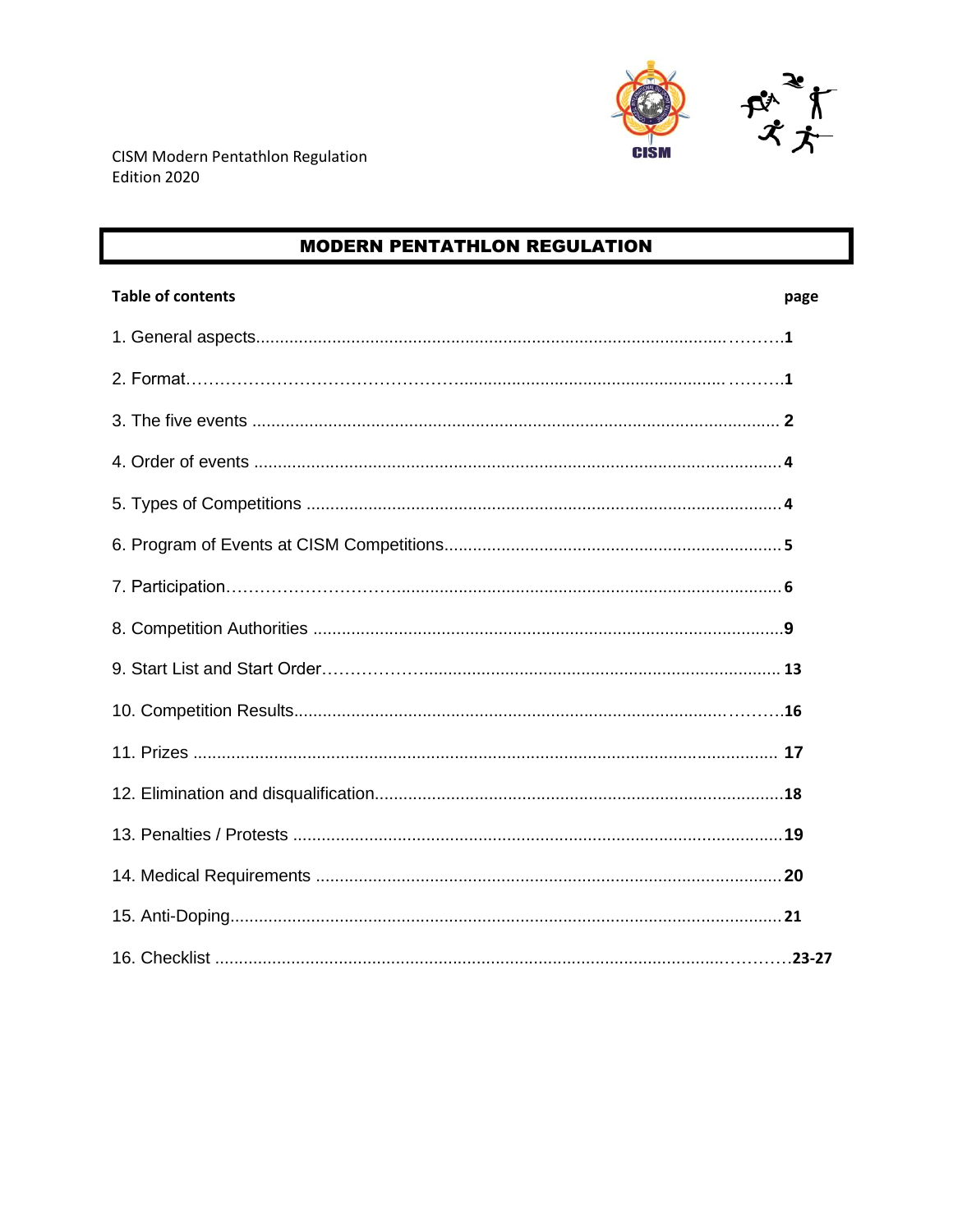

#### **CISM General Rules**

### **1. General aspects**

- 1.1 The *Union Internationale de Pentathlon Moderne* (UIPM) 2018 Competition rules and Equipment regulations, as modified by 2018 and 2019 Technical Newsletters, will be used for the administration of CISM Modern Pentathlon competitions and appropriate portions of the organization of the championships. The following rules and equipment regulations must be applied at all CISM competitions. The rules cannot be changed or modified without the approval of the CISM Secretary General who may delegate this responsibility to the President of CISM Modern Pentathlon Committee.
- 1.2 In case of discrepancies between sports regulations, CISM Policy and Procedures Manuals and UIPM competition rules, the CISM Sports Committee will make a decision to resolve the discrepancy.
- 1.3 Non CISM-member nations may be invited to compete in CISM competitions. However, there must be an official result list only for CISM members and a second list where everybody is indicated as competitor of the Open Competition.
- 1.4 The World Military Modern Pentathlon Championships is an official UIPM competition Category "A" as the Olympic Games, World Championships, Continental Championships and Games, World Cups and World Cup Final, Champion of Champions and CISM World Championships. UIPM Category "A" competitions fall under the obligatory control of UIPM TDs, the Modern Pentathlon PCSC is appointed as one of these UIPM authorities.
- 1.5 A UIPM TD is a qualified International Judge proposed by the UIPM TC and appointed by the UIPM EB for Category "A" competitions. The UIPM TD is tasked to ensure that all competition will run in conformity with the UIPM Rules and agreements. The PCSC supervises the work of the LOCs and has full control over the technical direction of the CISM Modern Pentathlon competitions.
- 1.6 The PCSC exercises oversight on the technical conduct of any type of Military Championship. He is the chairman of the CISM Competitions.

## **2. Format**

2.1 As a rule, official CISM competitions are organized as one-day competitions. It is recommended that all events take place in one site and within walking distance of each other. Team classification may also be included, using the Modern Pentathlon points from the individual classification. Athletes selected for the team classification must be confirmed in the TM prior to the competition.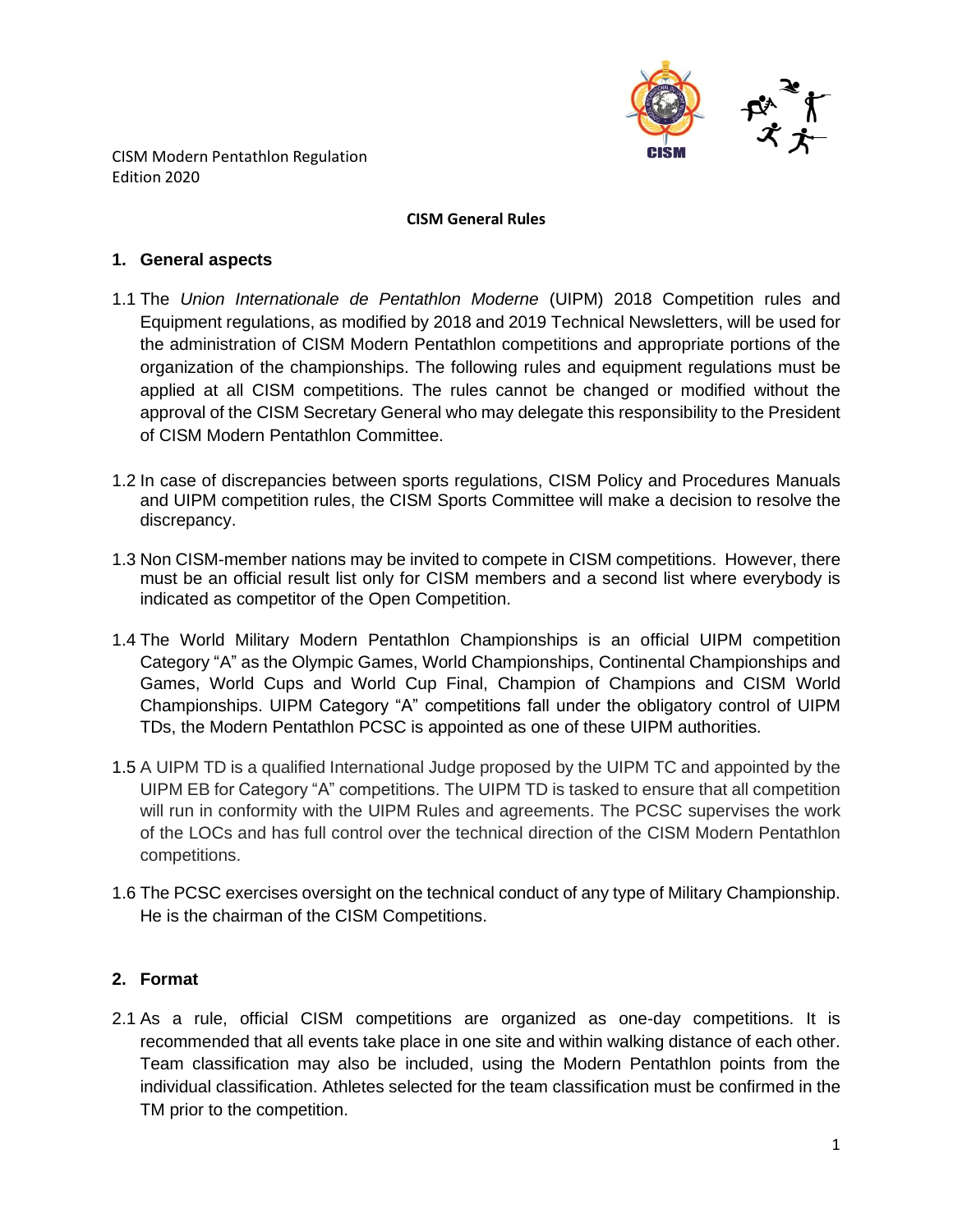

- 2.2 A "Relay team" consists of 2 athletes. Relay competitions must take place as a one-day competition in all CISM World Military Modern Pentathlon Championships (UIPM Category "A"). Men's and Women's Relay take place over one day and the Mixed Relay over a second day. If the number of participating teams is too large, the Modern Pentathlon Committee President (PCSC) and Local Organizing Committee (LOC) may approve a third day of competition. The Mixed Relay must take place in all CISM competitions.
- 2.3 The CISM Para sports regulation are according 2018 UIPM Para sports Regulation. The Classification Rules are supplemented by a number of Classification forms that have been prepared to assist Athlete Evaluation. These forms are available from UIPM, and can be amended by UIPM and CISM from time to time.
- 2.4 New models and formats of competitions used as test events during the next Olympic period (2020-2023) are decided by the UIPM, approved by the CISM Modern Pentathlon Committee and will be communicated in advance of each occasion.

## **3. The five events**

The five disciplines of Modern Pentathlon competition are organized in four events and the order must be as follows: Fencing or Swimming, Riding, Laser-Run (Shooting and Running).

In the qualifications for the Finals (four disciplines without Riding) the order of the events may be different and adjusted to the organizers needs. However, in the qualifications and at the finals the Laser-Run Event must be the final event.

Combinations of the different Modern Pentathlon disciplines include UIPM Biathle (Run-Swim), UIPM Triathle (Shoot-Run-Swim) and Modern Tetrathlon (any combination of four of the five Modern Pentathlon disciplines) can be used in all CISM competitions.

## 3.1 Fencing (Electric Epée)

The Fencing Ranking Round event is organized as a single pool with electric epée and is organized indoors. If the fencing ranking round is to be held outdoors, this must be indicated in the competition invitation letter. The Fencing Bonus Round takes place in the Individual Finals and Relay events and is organized on a single piste in a one-on-one format for bonus points. During all Finals, after the *Ranking Round* comes the *Bonus Round* and is organized on a single piste in a one-on-one format for bonus points.

With preference, the Bonus Round should take place on the FOP (Field of Play) of the Ride/Laser-Run Event, after the swim event and prior to the ride event. In exceptional circumstance, the Bonus Round could take place immediately after the Fencing Ranking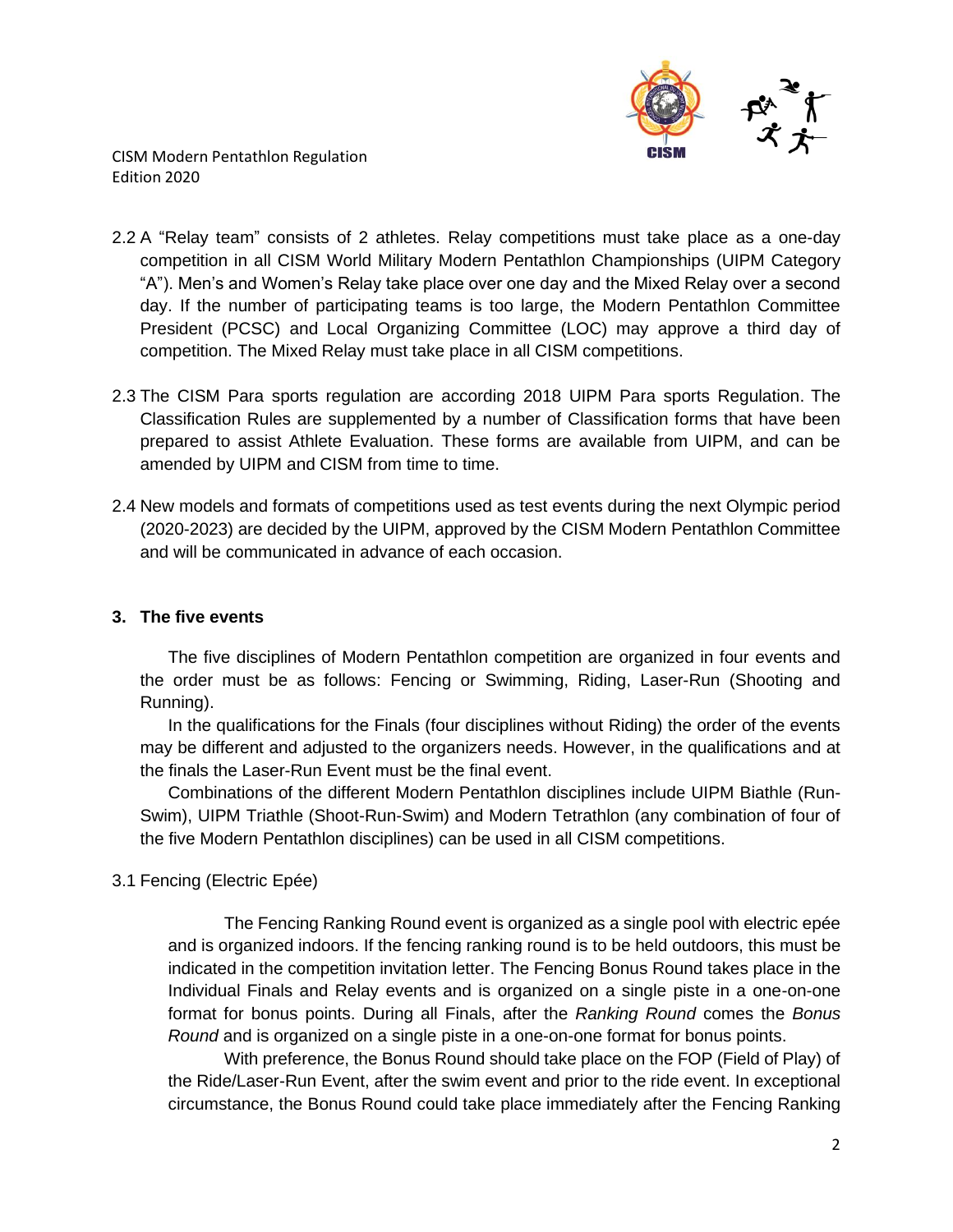

> Round on the Fencing FOP. Each bout is for one hit in 30 seconds for Individual and per team member in Relay.

> - Individual: Single pool (Ranking Round ) in one decisive hit judge with an electrical score apparatus of design approved by UIPM or FIE.

- Team relay: Team member number:

X1 versus Y1

X2 versus Y2

Number of bouts depends on the number of teams (according UIPM Competition rules).

## 3.2 Swimming

Is a free-style event and pentathletes may change any stroke or style. At the turning and at the finish, the pentathlete must touch the end of the pool with some part of his body.

- Individual: Free-style 200 m.
- Team relay: Free-style 2 x 100 m.

## 3.3 Riding

The Riding event is a show jumping competition with speed 375 m/min in an arena larger than 2500 square meters organized for both competitions – Individuals and Relays with a penalty table specific to modern pentathlon. In an arena smaller than 2500 square meters the sped will be 350 m/min. No riding takes place in qualifications for the final.

- Individual: 12 obstacles, 350 – 400 m course consisting of 12 obstacles, a combination of two elements (a double) and another of three elements (a triple) must be included. A minimum of 5 elements mus set at the maximum height relevant to the status of the CISM Competiton. The height of the course must be made in accordance with the horses status. - Team relay: 8 obstacles (with 2 pentathletes and 2 horses), 2 x 260m-300m course (without combination). Regional competitions may utilize one horse per team: 6 obstacles, 2 x 260m-300m course (without combination).

Inspecting the course on foot: Pentathletes and team representatives are shown the course on foot before the competition. The course will be open for 45 minutes after the time of the inspection of the horses following the PCSC/TD/NTO approval of the course. In addition, pentathletes and team representatives are given at least 20 minutes to inspect the course at any time during the competition programme according to the organizer's schedule.

The LOC must provide an enclosed warm-up arena for jumping with one upright and one spread obstacle duly lineated by red and white flags and a separate area for flat work without jumps. The warm up arena for jumping must be a minimum of 30m x 40m.

3.4 Laser-Run (Running and Shooting)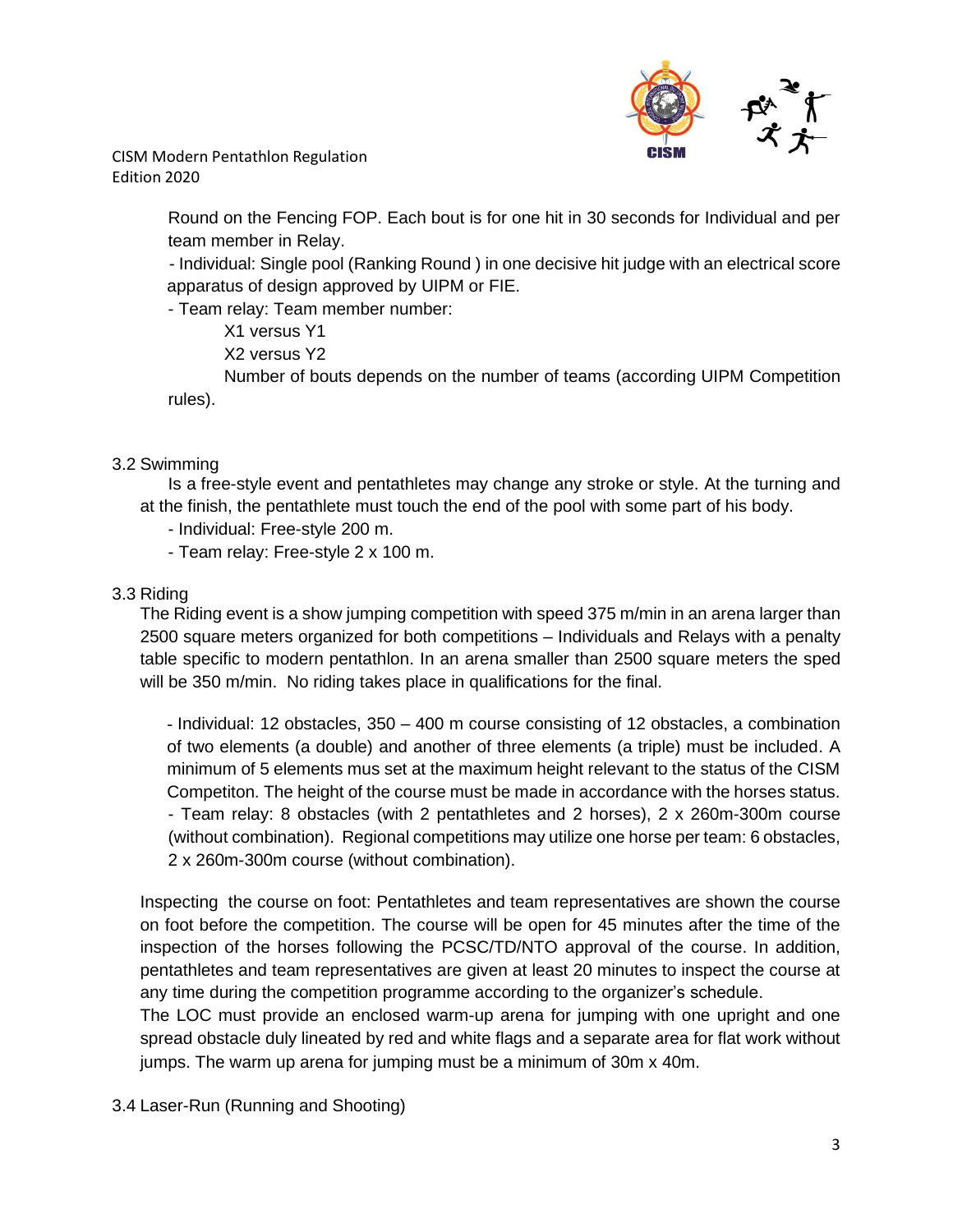

> The Laser-Run event consists of shooting and running with handicap start in any surface. The shooting involves laser pistol shooting in series at 10 meters in a range equipped with targets each of the four series of shooting being followed by running for the distances shown immediately below:

- Individual:

4 x [(5 targets down (time limit 50"); 800m run]

- Relay:

2 x 2 [(5 targets down (time limit 50"); 800m run]

The Laser-Run event may take place using 3 main types of Laser Target in accordance with UIPM guidelines (HT=Hit Laser Target; HTM=Hit/Miss Laser Target; LPT=Laser Precision Target). All CISM World Championship must be with Laser Precision Targets.

Equipment inspections may be organized before the competition. Pistols may be tested and controlled the day before the competition in which case the pistols will be kept by the LOC or sealed until warm-up. Random pistols tests may take place directly following the Laser-Run.

# **4. Order of events**

4.1 In one-day competitions the order of events in the final part will be:

- Fencing or Swimming;
- Riding;
- Laser-Run (always organized with a handicap start).

4.2 In all CISM World Championship competitions, the Laser-Run event must be the final event.

- 4.3 The organizing committee must provide pentathletes with a warm-up period before each event as follows the competition rules. The warm-up period is considered to be an integral part of the competition. In the competition Finals, the warm-up areas are only at the disposal of those participants that have qualified for the Finals.
- 4.4 The Victory Ceremony is conducted as soon as possible after the final event, no matter if there are protests or not. The organizing committee must play the national anthem of the Victor and the national flags of the medalists must be displayed. Athletes must wear their national uniform or military uniform on the podium according the information provided by the LOC and PCSC during the Technical Meeting (according CISM Regulations Article 8.17.B.).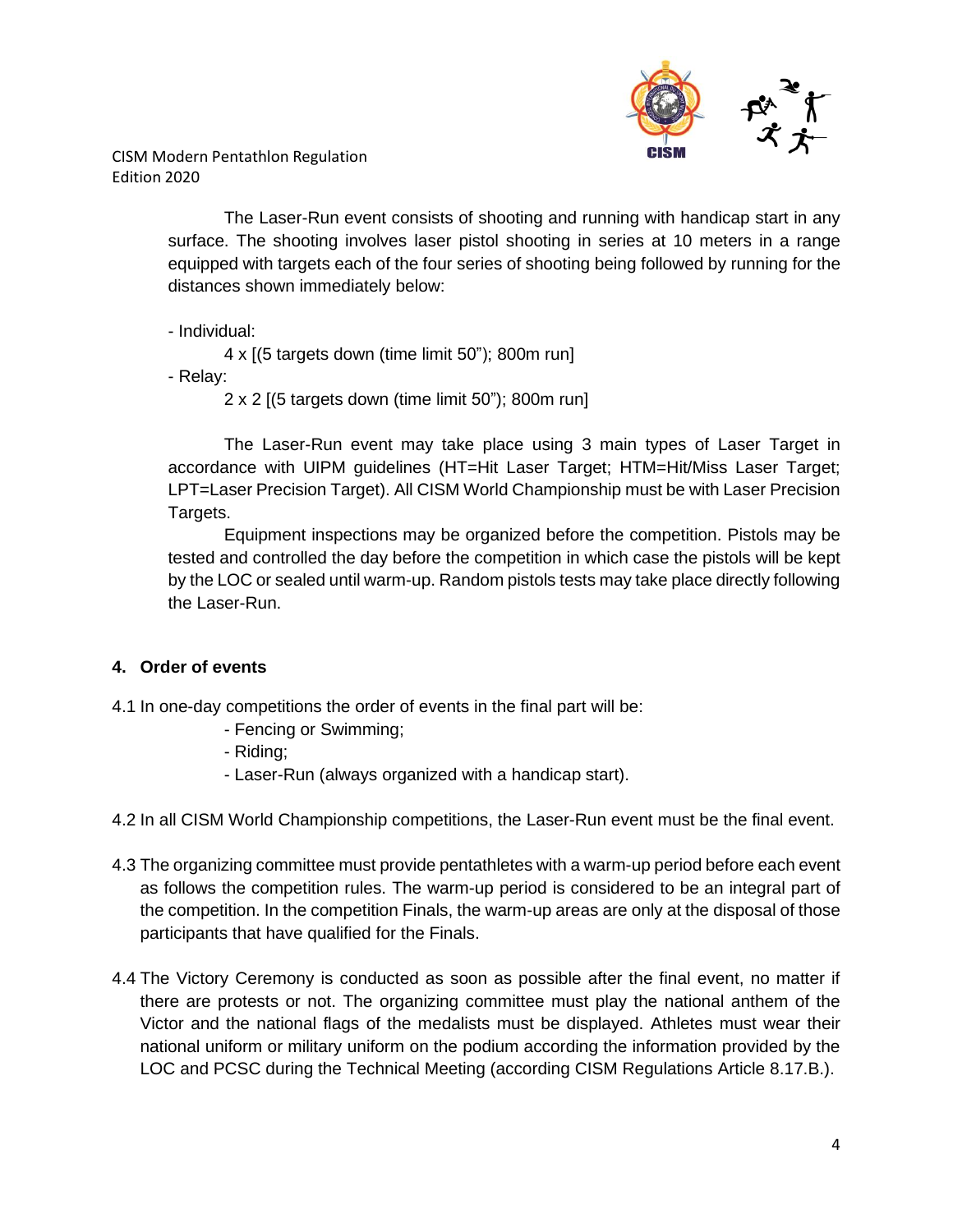

## **5. Types of competitions**

According Article 7.2. CISM Regulation (Chapter VII) the CISM sports competitions are:

- A. World Games / World Championships,
- B. Continental Games / Continental Championships,
- C. Regional championships / Tournaments,
- D. Bilateral competitions.

### 5.1 CISM World Games / CISM World Championships

The CISM World Games are organized every 4 (four) years and all member nations are invited to participate. The CISM World Championships are organized annually for Individuals and Relays.

### 5.2 CISM Continental Championships

Every Nation has the right to organize Continental Championships. If the event is deemed by the organizer to be a Continental Championship, a relay must be included as the last competition. The teams for the Relay are selected on the basis of the NF's Team rankings from the Individual competition.

#### 5.3 Regional Competitions

Every Nation has the right to organize Regional Competitions, whereby "region" is understood as embracing the territory of more than one nation.

5.4 Bilateral Competitions

Bilateral competitions between member nations of CISM are encouraged.

## **6. Program of Events at CISM Competitions**

| Day 1 | Men's             | Women's<br>Men's         |                   | Women's           |  |
|-------|-------------------|--------------------------|-------------------|-------------------|--|
|       | Qualifications or | <b>Qualifications or</b> | Qualifications or | Qualifications or |  |
| Day 2 | Women's           | Men's                    | Women's           | Men's             |  |
|       | Qualifications or | <b>Qualifications or</b> | Qualifications or | Qualifications or |  |
| Day 3 | Men's             | Women's                  | Men's             | Women's           |  |
|       | Finals or         | Finals or                | Finals or         | Finals or         |  |
| Day 4 | Women's           | Men's                    | Women's           | Men's             |  |
|       | Finals or         | Finals or                | Finals or         | Finals or         |  |
| Day 5 | Cultural day      |                          |                   |                   |  |
| Day 6 | Mixed<br>Men's    |                          | Mixed             | Mixed             |  |
|       | Relay or          | Relay or                 | Relay or          | Relay             |  |
| Day 7 | Women's           | Women's                  |                   |                   |  |
|       | Relay or          | Relay or                 |                   |                   |  |
| Day 8 | Mixed             | Men's                    |                   |                   |  |
|       | Relay or          | Relay or                 |                   |                   |  |

6.1 World Military Modern Pentathlon Championships for Individuals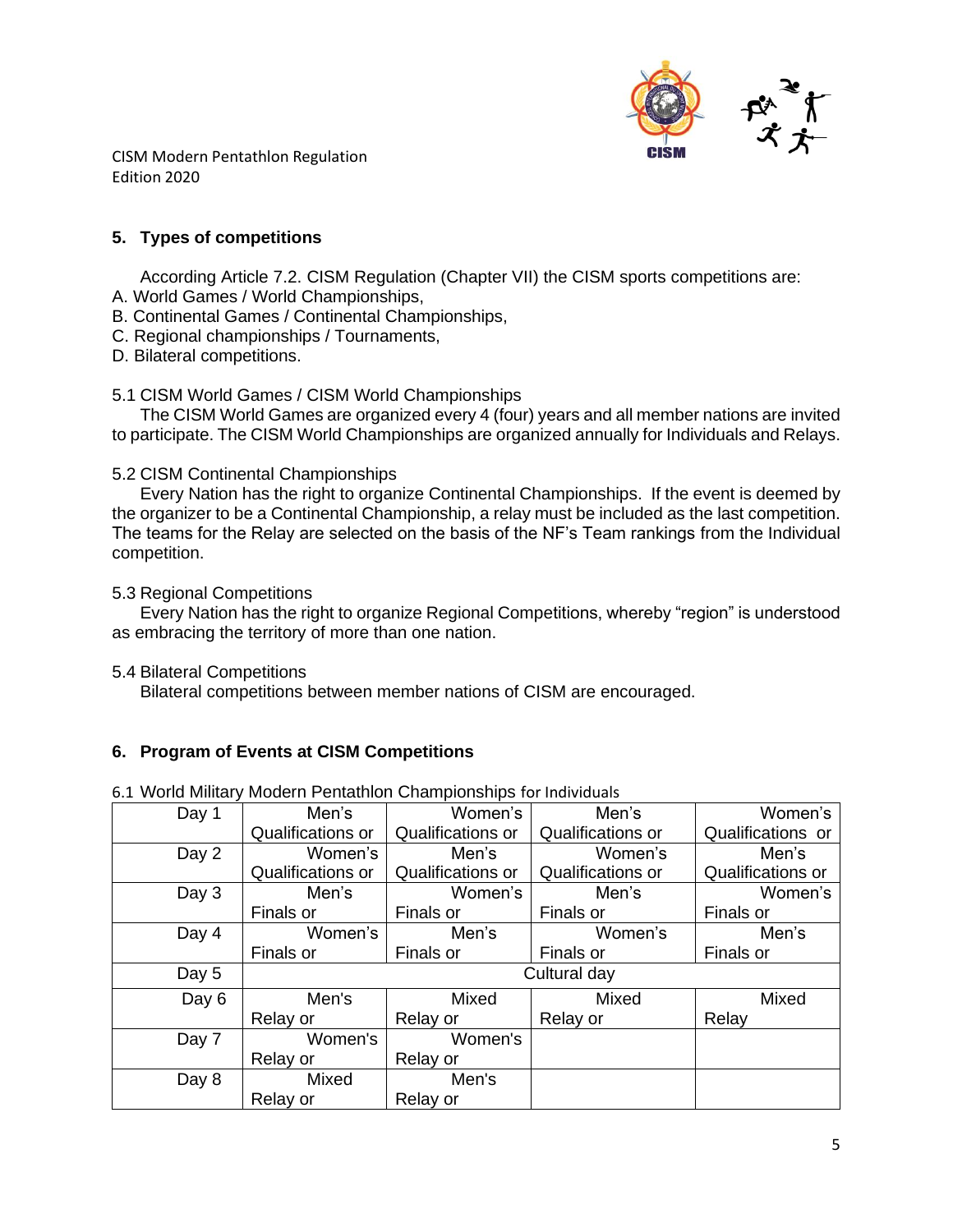

- 6.1.1 If the number of pentathletes is 36 or less, the PCSC and the LOC can decide not to organize Qualifications for the Finals, if conditions allow. In the qualifications for the final, groups of 20–36 pentathletes are formed; the maximum number of pentathletes from the same NF competing in the same group is 2. The third and further pentathletes from the same nation must be moved to the next group(s).
- 6.1.2 The placing of the pentathletes into the qualification groups for the Final is made in accordance with the current PWR list, as follows:

| <b>Group A</b> | <b>Group B</b> | <b>Group C</b> | <b>Group D</b> |
|----------------|----------------|----------------|----------------|
|                |                |                |                |
|                |                |                |                |
|                |                |                |                |
| 1ፍ             |                |                |                |
|                |                | etc.           |                |

6.1.3 The following number of modern pentathletes qualify for the Final:

2 groups - the top 15 from each group + 6 with the highest score of all groups

3 groups - the top 10 from each group + 6 with the highest score of all groups

4 groups - the top 8 from each group + 4 with the highest score of all groups

- 6.1.4 If a pentathlete withdraws from the Final before the start due to an injury or sickness, the pentathlete will be replaced by the next pentathlete, not yet qualified, with the highest score in all groups.
- 6.1.5 World Military Modern Pentathlon Championships for Individuals must have individual and team classification. In order to be listed and maintained as a World level sport, there is a requirement for the minimum participation of eight (8) nations for men and/or four (4) for women from at least two (2) continents to be a World Military Modern Pentathlon Championships. In addition, the sport must conduct 2 World level championships within the 4 years cycle (including MWG).
- 6.2 World Military Modern Pentathlon Championship Relay
	- 6.2.1 There will be a separate team relay competition, recommended as the last event. Each nation may enter only one team.
	- 6.2.2 A Relay team consists of 2 athletes. Relay competitions must take place as a one-day competition. In World Military Modern Pentathlon Championships, Men's and Women's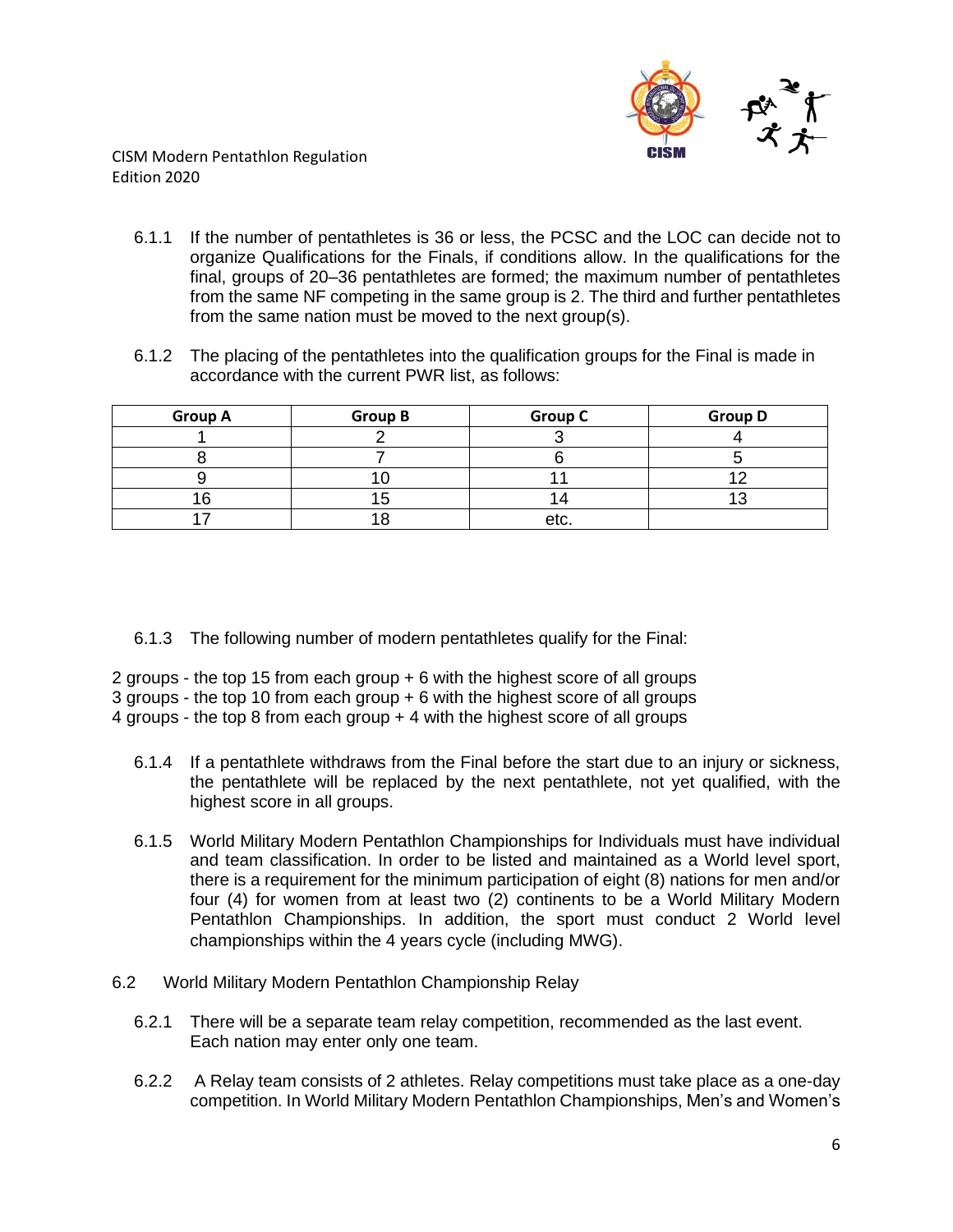

> Relay, take place over one day and the Mixed Relay over a second day. If the number of participating teams is too large, the PCSC, UIPM TD and LOC may approve a third day of competition. A maximum of 24 teams compete in a one-day format.

> The 2 competitors option allows up to 16 teams to compete in a one-day format in each category, consecutively for women and men. Teams will be composed of two athletes of the same gender from the same nation.

> The 2 competitors option allows up to 20 teams to compete in a one-day format in each category. A Mixed Relay comprise one female pentathlete and one male pentathlete from the same nation. Women compete first, then Men. A minimum of 8 nations is necessary.

## **7. Participation**

- 7.1 The ordinary composition of a mission is as follows: 1 Chief of Mission,1 team captain, 1 men's coach, 1 women's coach, 4 male competitors, 4 female competitors; in total 12 personnel. A team physician is permissible as well if agreed upon by the LOC. The nation may be represented by a maximum of 2 officials when there are 2 or less pentathletes. This composition can be changed by the LOC with acceptance of the PCSC.
- 7.2 The Invitation procedures for World Military Modern Pentathlon Championships/World Military Games, Continental Championship, Regional Championship and Bilateral Competition shall be as follow:
	- World Military Modern Pentathlon Championships/World Military Games 6 months before the date set for the championships;
	- Continental Military Championship 4 months before the date set for the championship;
	- Regional Military Championship and Bilateral Military Competition or tournament  $-2$ months before the date set for the championship.
- 7.3 The preliminary agreement, informing the LOC of the exact number of modern pentathletes participating and thus representing an important operational basis, is to be returned at least three/two months prior to the World Military Modern Pentathlon Championship, two months prior to the Continental Military Modern Pentathlon Championship, one month prior to the Regional Military Modern Pentathlon Championship.
- 7.4 . The final entry for World/Continental Military Modern Pentathlon Championships is to be returned at least one month prior to the event. Continental/Regional and Bilateral Military Championship is to be returned at least two weeks prior to the competiotion. Upon receipt the LOC is to send a copy to the President of CISM Sport Committee so that the level of referees accompanying each mission may be evaluated. An organizing nation shall not have any obligation towards member nations which have not provided the official final entry within the deadline set in the invitation file. If the deadline for final delegations is missed, the nation is considered as non-participating and can be replaced by another nation upon invitation.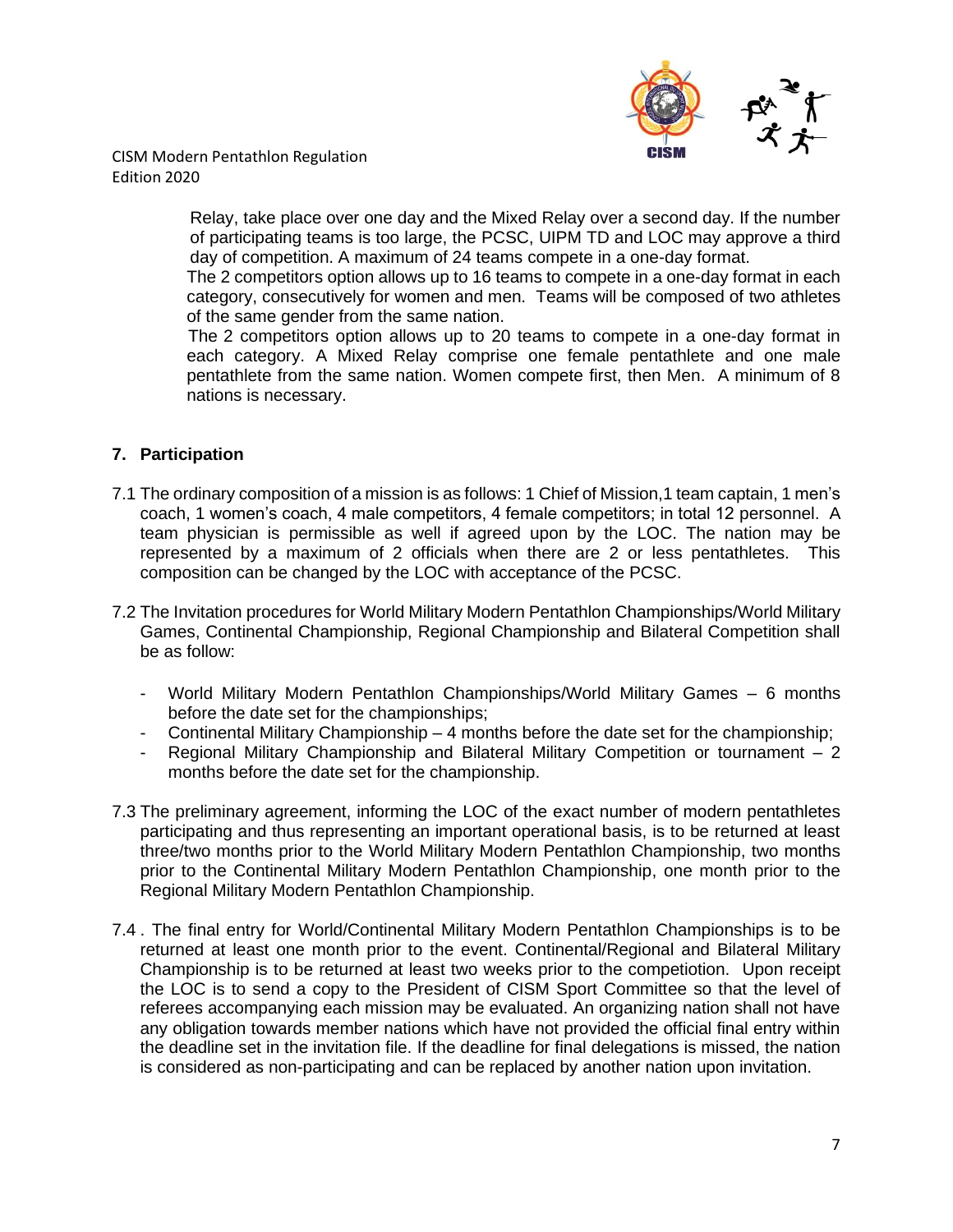

- 7.5 In the final confirmations, participating nations must list the names of those within their delegations. No delegation may arrive at the competition with more than the invited number of pentathletes and officials including substitutes without approval by the LOC with acceptance of the PCSC.
- 7.6 At the same time as submitting the Final Entry Forms, all NFs must send to the Organising Nation/LOC by electronic bank transfer or other means, 30% of the total amount of their accommodation invoice, otherwise their civilian reservation will not be guaranteed. If on arrival for the competition, the civilian team has fewer athletes and/or officials than listed on their Final Entry Form and without informing the LOC at least 7 days prior to their arrival, the NF will pay a fine to the LOC of 200 Euros for each person not attending. In competitions in which NF participants are offered board, lodging and horses by the LOC free of charge, participants (pentathletes, coaches, accompanying persons) are obliged to pay an Accreditation Fee to the LOC.
- 7.7 World Military Modern Pentathlon Championships for Individuals
	- 7.7.1 Every nation has the right to enter 4 participants (modern pentathletes) per gender.
	- 7.7.2 If the total number of entries is less than 108 pentathletes, further pentathletes can be invited to participate until the 108 limit is reached per gender. The first invitation will go to the host nation, the others on the basis of the UIPM PWR. No nation may start with more than 6 pentathletes/per gender, but 4 can participate in the Finals.
	- 7.7.3 The host nation has the automatic right to enter 4 participants (6, if the quota of 108 has not been reached) in each category of the Individual qualifications for the Final competition and to compete in the Military World Championships Relay. The organizing committee/PCSC, after having received the preliminary entries, must confirm in writing the acceptance of the 6<sup>th</sup> pentathlete.
	- 7.7.4 Prior to the Technical Meeting, the LOC prepares the definitive competitor's list with PWR place for each athlete. Competitors without PWR receive the same number and they are placed last in the qualification for the final groups.
	- 7.7.5 In Olympic Ranking competitions, counting towards the Olympic Pentathlon World Ranking list (OPWR or YOPWR) the maximum number allowed is 4 pentathletes per nation per gender. If there are free places, the host nation may compete with 6 athletes per gender.
- 7.8 Military World Championships for Relay
	- 7.8.1 Military World Championships Relay with 2 pentathletes (up to 16 teams allowed to compete).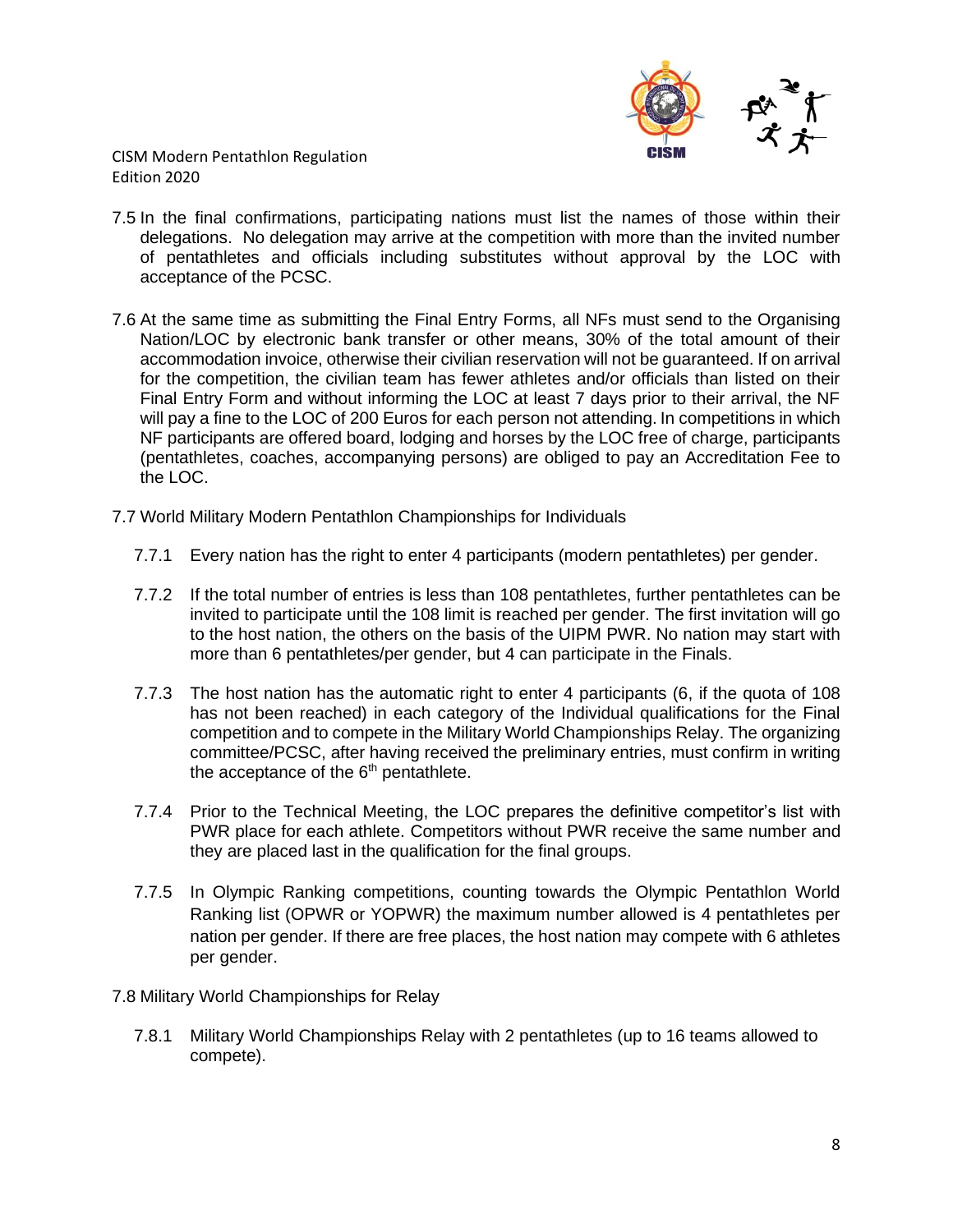

7.8.1.1 Nations may enter different pentathletes than those entered in the Individual competition as long as they are one of the four pentathletes from the official team delegation.

### 7.8.1.2 The continental regions will be represented as follows:

- Africa 1 team;
- America North and Central 2 teams;
- America South 2 teams;
- Asia 3 teams;
- Europe 7 teams;
- Host Federation 1 team.
- 7.8.1.3 If one region is not present, the CSC will determine which region may add a team. Variations to nation representation can be approved by the PCSC.
	- 7.8.2 World Championships Relay with 2 pentathletes (up to 20 teams are allowed to compete). For the Mixed Relay, Women compete first, then Men.

#### **8. Competition Authorities**

8.1 President CISM Sports Committee (PCSC)

The President of CISM Modern Pentathlon Committee chairs the meeting attended by all members of the CISM Sport Committee. The PCSC exercises oversight on the technical conduct of any type of Military Championship. He is the chairman of the CISM Competitions.

#### 8.2 CISM Sports Committee

The CISM Sport Committee (CSC) is overall responsible for the management, development and technical aspects of the CISM competition.

#### 8.3 UIPM Technical Delegate (TD)

A UIPM TD is a qualified International Judge proposed by the UIPM Technical Committee and appointed by the UIPM Executive Board. Together with the PCSC, the UIPM TD supervises the work of the organizing committee from a technical perspective.

8.4 Medical Delegate

A Medical Delegate supervises the doping controls and must be present on the field of play to advise team captains who intend to administer drugs to sick or injured athletes, so that no forbidden drug is used by mistake. Other duties must be supervised as per section 14, Medical Requirements.

#### 8.5 UIPM International Judges

A minimum of two and a maximum of nine persons must be UIPM five licensed International Judges. The UIPM IJ will be available to the organizing committee in all events. In the fencing event, no judge is officiating to a bout that includes a modern pentathlete from his own federation.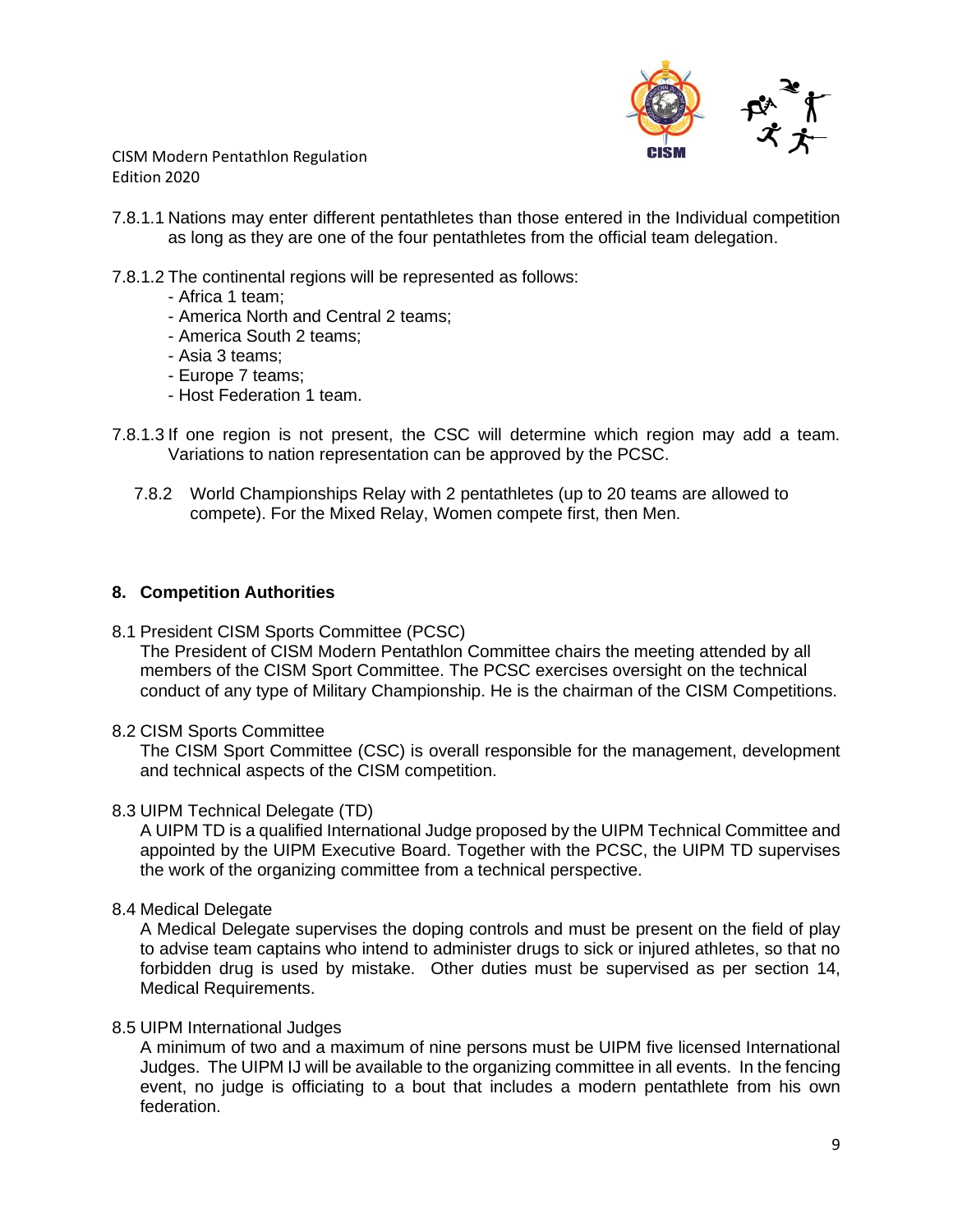

#### 8.6 Technical Jury (Competiton Jury)

- 8.6.1 Composition: The Technical Jury is composed of a President and two additional members. The President of CISM Sport Committee may chair the Technical Jury or appoints the President and members of the Technical Jury during the preliminary meeting from the technicians attending the championship with a special knowledge of the appropriate sports matters and regulations. Further members must be chosen among the CSC (neither organizers nor host nation) invited by the PCSC. If he/she is not present, then another CSC member will be invited to complete the jury. When it is possible, these members should have an International Judge's License.
- 8.6.2 Prior to the competitions, the Technical Jury makes sure that the equipment and sporting facilities conform to the standards required by CISM and/or UIPM regulations. They report the result of their control to the Official CISM Representative.
- 8.6.3 Meeting of the Technical Jury will take place at the request of the organizer or the team captain. A protest against the participation of an athlete must be raised before the start of the draw at the Technical Meeting.
- 8.6.4 The Technical Jury may also meet when there is need to discuss the application of a specific rule.
- 8.6.5 Voting: The Jury's decision should be made by a secret ballot. If everybody agrees, it is also possible to vote by raising hands. A majority vote will decide. If there is any doubt, the Jury should decide in favor of the competitor. In the cases of an equal number of votes, the President of the Jury will have the deciding vote. A member of the Technical Jury cannot vote in a matter concerning a compatriot. In these cases, the deliberation between the members of the Jury shall be carried out in his absence. The athlete should not be punished for ambiguous problems arising during competitions. Therefore, the decision is to be made in his favor.
- 8.6.6 The decision of the Technical Jury is valid for the duration of the respective competition.
- 8.6.7 The team captain or chief of mission (who is protesting) must be informed in written English of the Technical Jury decision, including the voting result. All protests must be submitted not later than 20 minutes prior to the start of the next event.
- 8.6.8 If the decision of the Technical Jury does not satisfy the writer of the protest, he may continue with a new protest and the same procedure to the Jury of Appeal. He has only to pay once the deposit of 100 EUR or the equivalent sum in convertible currency. In case of a successful protest the sum is returned to the person who raised the protest, in case of unjustified protest the deposit becomes the property of the CISM.

#### 8.7 Jury of Appeal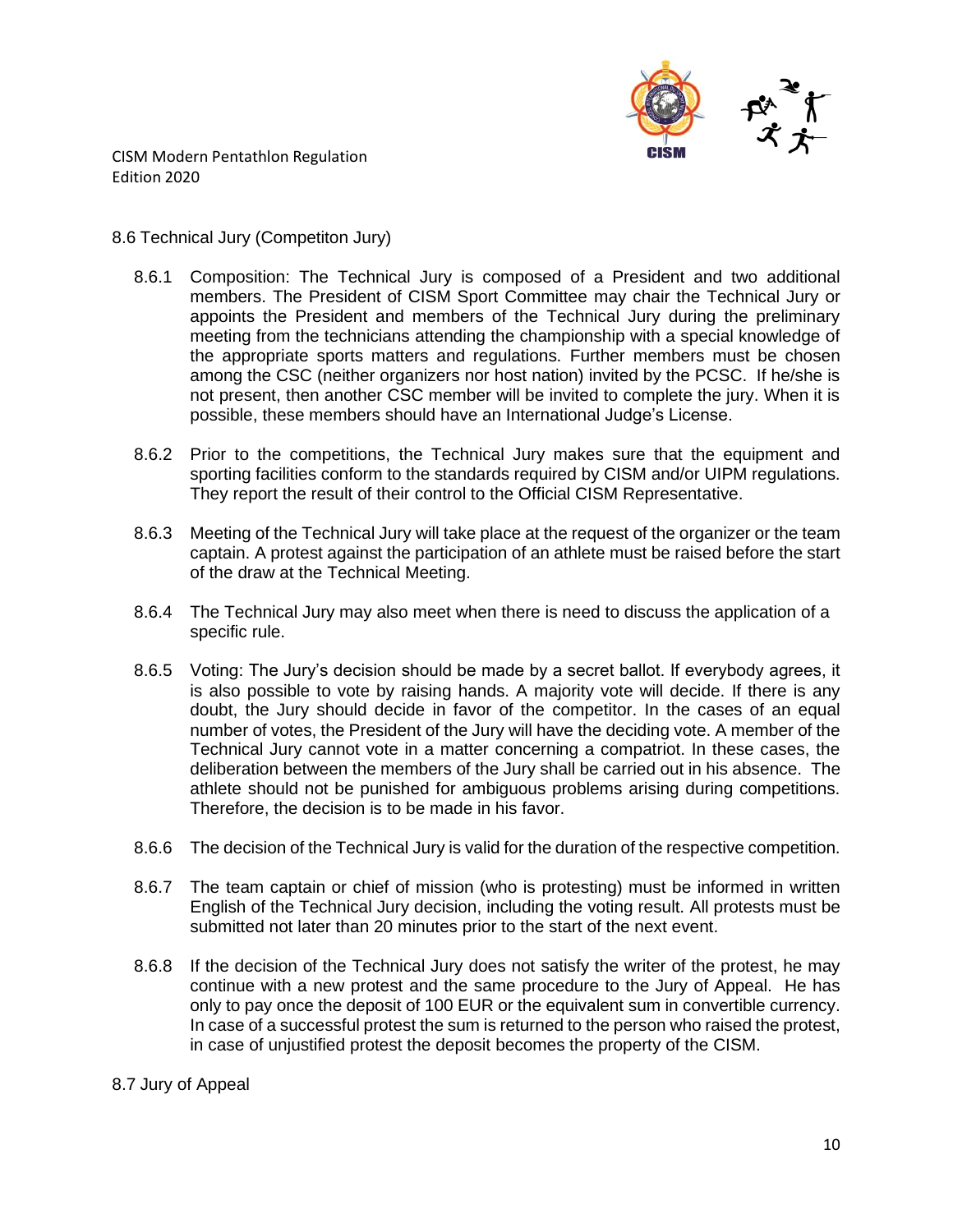

- 8.7.1 Composition: The Jury of Appeal is composed of a President and 3 (three) additional members. The President will be the OCR. One member has to be the UIPM Technical Delegate. The other members are chosen among the CISM delegates of participating missions, with maximum of one per country. If less than two CISM delegates from different countries are present at the championship, the OCR may invite the Chief of Missions to complete the Jury, so that it comprises at least the requested two additional members. The president and chosen members must have different nationalities. Should there be more than the requested candidates, they are chosen by drawing of lots.
- 8.7.2 The Jury of Appeal meets immediately after having received the protest or appeal and makes its decision as soon as possible. Protests and appeals must be handled without interruption and without disturbing the Victory Ceremony. In cases of potential disqualification, disciplinary punishment or disciplinary measures, the Pentathlon Director, and in all other cases the relevant Event Director, must set out the reasons for the decision protested or appealed against. The person affected concerned must be given the opportunity of a legal hearing and access to the services of an advisor.
- 8.7.3 The Jury of Appeal's decision is taken by secret ballot without the presence of the person involved or his advisor. A majority vote is acceptable. If there is any doubt the Jury must decide in favour of the person liable to disqualification, disciplinary punishment or a disciplinary measure. In case of an equal number of votes, the President of the Jury of Appeal has a further deciding vote. The terms of the decision and brief reasons are to be put in writing and kept at the premises of the CISM and UIPM. Any appeal or protest will be rejected in case of the unjustified non-appearance of the person concerned.
- 8.7.4 The chairman of the organizing committee, the chairman of the technical section, the President of CISM Sport Committee and all members of the Technical Jury may not serve in the Jury of Appeal. Only Jury members attend meetings of the Jury of Appeal, plus, if necessary, interpreters appointed by the organizing nation. The President of CISM Sport Committee attends this meeting as a counsellor to the President of the Jury of Appeal but without being entitled to vote. The President of the Jury of Appeal may call for hearing any person whom he believes may be helpful.
- 8.7.5 The decision of the Jury of Appeal has to be accepted. It is definitive. There is no further possibility to protest.

## 8.8 Local Organizing Committee (LOC)

8.8.1 The LOC must appoint:

- A Pentathlon Director and Deputy, both holding the IJs license for the five events. A person, holding an International Judge's license for the five events, having the authority to act as a member of the Jury of Appeal.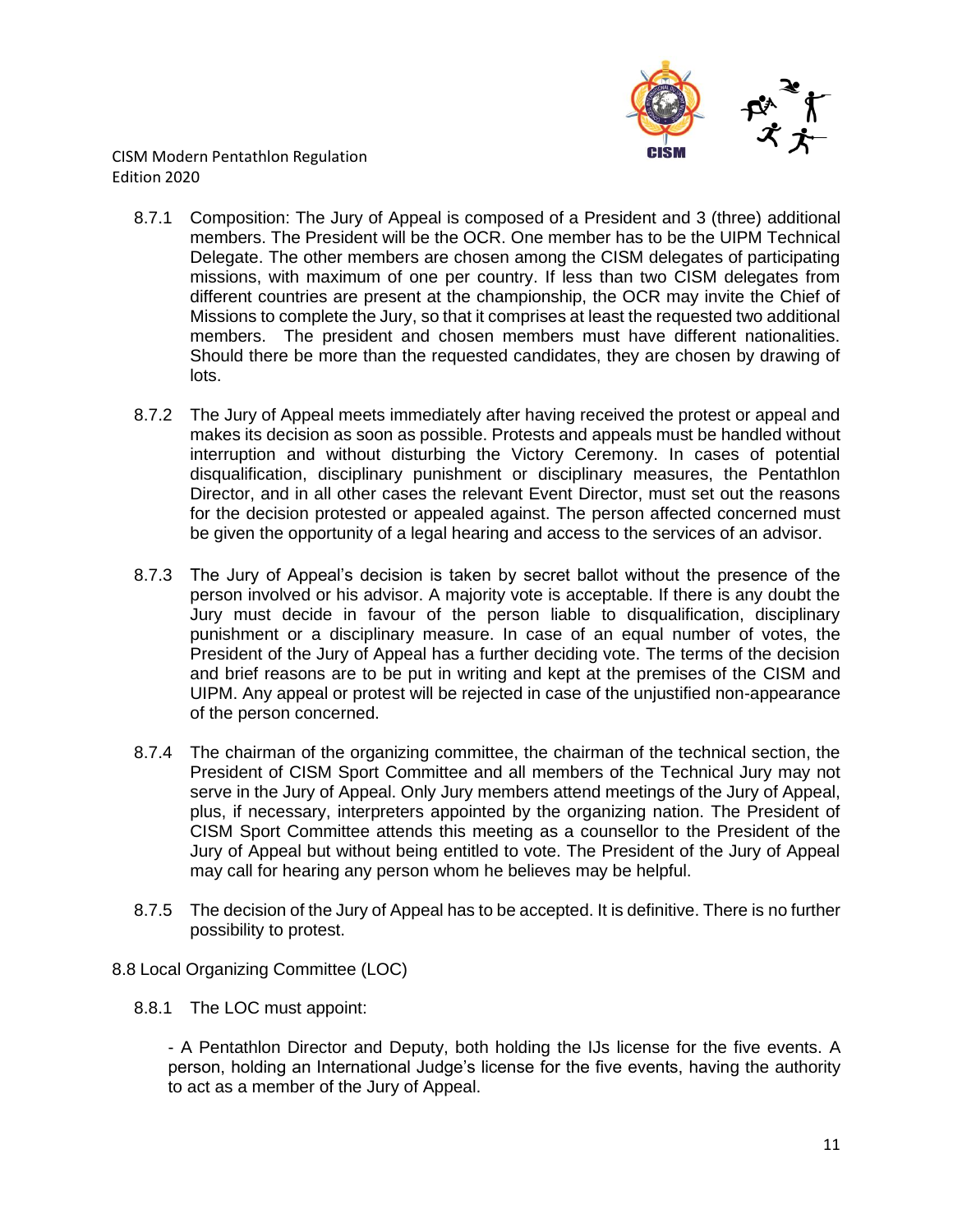

> - One member of the LOC acts as Announcer and informs the public on all aspects of the competition, its events and participants as well as the results. As many people, as necessary, are commissioned to take care of VIP guests.

> - LOC should report to the PCSC/TD for action in any case where a pentathlete does not have a licence. LOC and PCSC/TD will also check that the pentathlete has ability to Ride.

> - The LOC is responsible to provide an unlimited supply of potable water at each event and to make available other fluid replacement. It is further responsible to provide general medical assistance and emergency transportation to a hospital, sanitary facilities at each site and throughout the competition as well as a veterinary surgeon during the riding event.

> - The LOC is also responsible to provide the necessary technical equipment at the venues, including professional technical support and results software for displaying results, a highly visible scoreboard and projection screen in each venue.

> - The LOC must immediately send the final results of the competition in the appropriate format as indicated by UIPM to the Executive Board member for Sport, Technical Committee Secretary, UIPM HQ and PCSC. Also to the CISM Headquarters using the CISM website [www.milsport.one](http://www.cismmilsport.org/)

#### 8.9 Preliminary Meeting

- 8.9.1 The Sports Committee will conduct a Preliminary Meeting before the competition. They can invite the Official CISM Representative (OCR) and the representative from the civilian federation as well as the organizer (Pentathlon Director). Further meetings can be organized based on need and as determined by the President CISM Sport Committee (PCSC).
- 8.9.2 The election of the following Juries will take place at the Preliminary Meeting:
	- the members of the Technical Jury;
	- the members of the Jury of Appeal;
	- the members of the Antidoping Commission.
- 8.9.3 The participants at Preliminary Meeting will also receive all the further necessary instructions/information about the competition.
- 8.10 Technical Meeting
	- 8.10.1 The Technical Meeting is a part of the competition. It will be held before the first event of the competition, with the attendance of:
		- the coaches or team captains of all the teams (maximum 2 persons per team);
		- the chief officials of the Organizing Committee.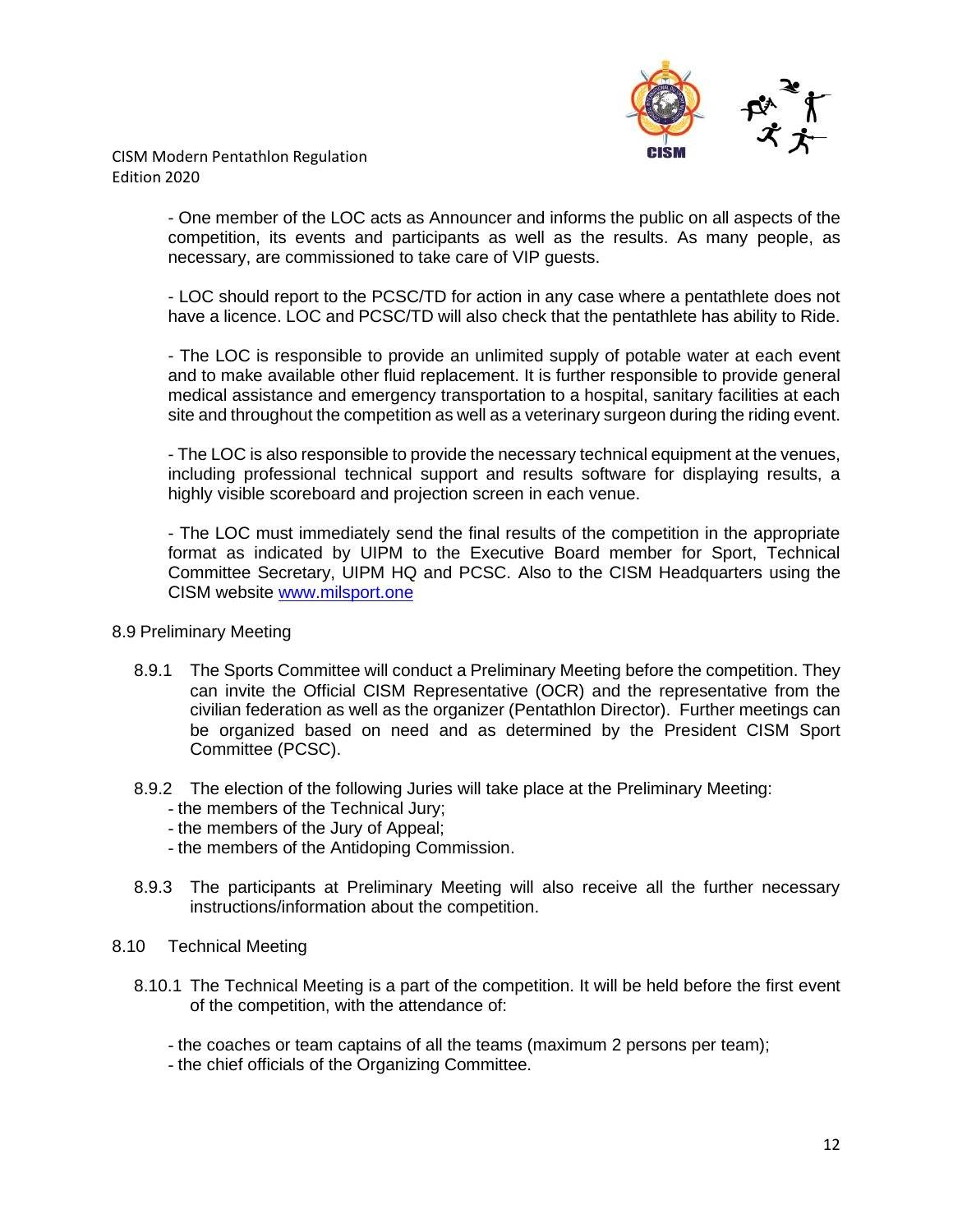

- 8.10.2 A team unable to be present at the TM must inform the OC at least 24 hours in advance with the necessary data (name of the pentathlete, License ID number, results in swimming, start position in team, etc.) and delegate another nation or official to represent them. Teams not represented at the TM will not be allowed to start the competition.
- 8.10.3 At the TM the following information must be distributed:
	- a) The programme, including transport and meals;
	- b) The Medical Plan;
	- c) The Riding course plan;
	- d) Details of the Laser-Run Course;

e) The composition of the groups and the start list in Fencing and Swimming (which shall be prepared after the roll call);

f) The times and venues of Equipment Controls;

g) The list of horses and results of the "Jumping test", at the latest distributed a minimum one hour before the start of the draw for horses.

h) For the Finals, the start lists including minimum of 3 reserves.

## **9. Start List and Start Order**

- 9.1 The starting order for the different events in the Relay must be declared in written form by the team representative for each participating team member before the TM and, once approved by the Modern Pentathlon PCSC or by the UIPM TD, cannot be changed. It is not possible to substitute the registered pentathletes after the TM, except in case of force majeure, which shall be determined by the decision of the Modern Pentathlon PCSC.
- 9.2 Only in a case of a serious illness or injury (verified by an official medical officer) before the start of the first event, the PCSC can decide if it is possible to substitute the injured competitor.
- 9.3 For the Mixed Relay, women compete first, then men.

#### 9.4 Fencing

- 9.4.1 The event will be conducted in rounds using all available pistes simultaneously. All teams begin each round at the same time. In individual competition matches are fought so that each pentathlete in one team meets all pentathletes in the opposing team(s). Pentathletes in the same team must meet before the beginning of the first match against other teams (round 0). In the Relay competition competitors meet only the pentathlete with the same number in the opposite team.
- 9.4.2 For each group the draw will be made by the PCSC at the TM for Piste No 1 by drawing one number. That team will be then Team 1. The next team in alphabetical order according to the national federation's name in English will become Team 2, etc. The teams will be placed on pistes as shown in the UIPM Modern Pentathlon Competition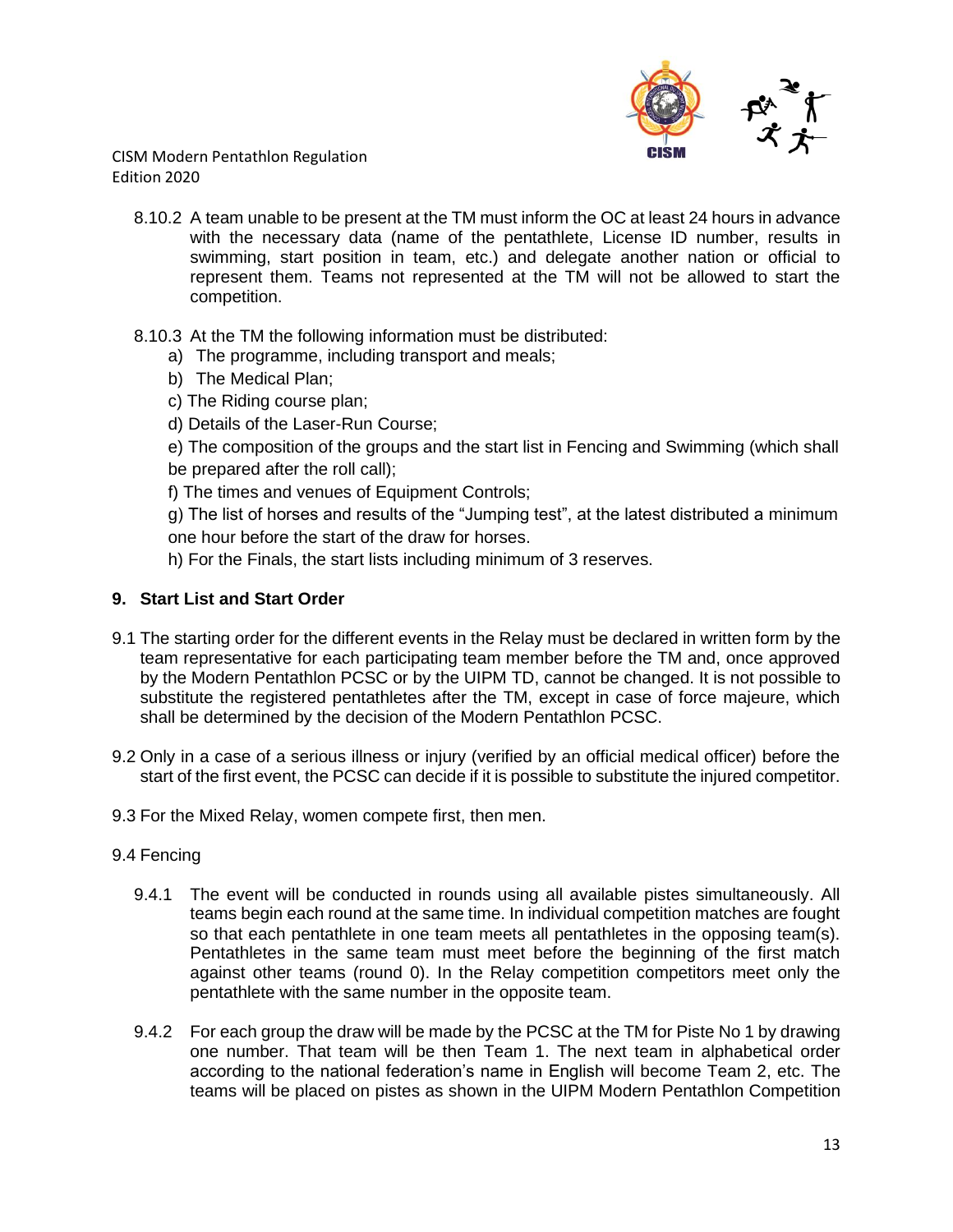

> Rules Appendix 2C. If a nation has 2 or more teams taking part in a competition, they will meet in the first rounds of the fencing event according to UIPM Appendix 2C.

i) In the Individual competition between members of the same team the order of the bouts is:

a) Team of 3 fencers: 1-3, 2-1, 3-2

b) Team of 4 fencers: 1-3, 2-4, 2-1, 4-3, 1-4, 3-2.

ii) In the Individual competition in a match between two teams the order of the bouts is: a) Team of 2 fencers: 1-3, 1-4, 2-4, 2-3

b) Team of 3 fencers: 1-4, 2-5, 3-6, 5-1, 6-2, 4-3, 1-6, 2-4, 3-5

c) Team of 4 fencers: 3-8, 4-6, 1-7, 2-5, 6-3, 8-1, 5-4, 7-2, 1-6, 3-5, 2-8, 4-7, 5-1, 6-2, 7- 3, 8-4.

iii) In the Relay competition numbers 1 and 2 meet the fencers holding the same numbers from the opposite team that is number 1 against number 1, number 2 against number 2 in this order.

iv) If the total number of fencers in an Individual competition is less than 20, it will be necessary to fence two rounds consecutively, without fencers leaving the piste. In this case they will have one minute for each bout. The number of hits must be the same for all groups.

v) If a match is running over time, following a decision of the Fencing Director or the Referee on the piste, fencers or teams must fight or continue their match on two pistes.

## 9.5 Swimming

- 9.5.1 The pentathletes or teams will be placed according to their PWR swimming time. In Swimming Relay competitions the start lists will be arranged according to the swimming times: first by the previous Individual competition and if there is no individual competition, then by swimming times from their PWR as detailed in Article 3.3.1 of the UIPM Competition Rules. In the Final, the modern pentathletes will be arranged according to their swimming time in the qualification for the final.
- 9.5.2 If the pentathlete is not in a PWR, the heats for Swimming will be composed based on the swimming times on entries.

#### 9.6 Riding

9.6.1 The draw & start will be conducted according to Art. 4.3.6 and 4.3.7 in the UIPM Rules: The list of competition and reserve horses must be given to the pentathletes a minimum of 1 hour before the start of the draw of the horses. This list must include:

a) Horse's numbers, name, sex, age, colour, temperament and other characteristics, special task or equipment, martingale, etc;

b) The results of the test of the horses (errors at each obstacle as well as times).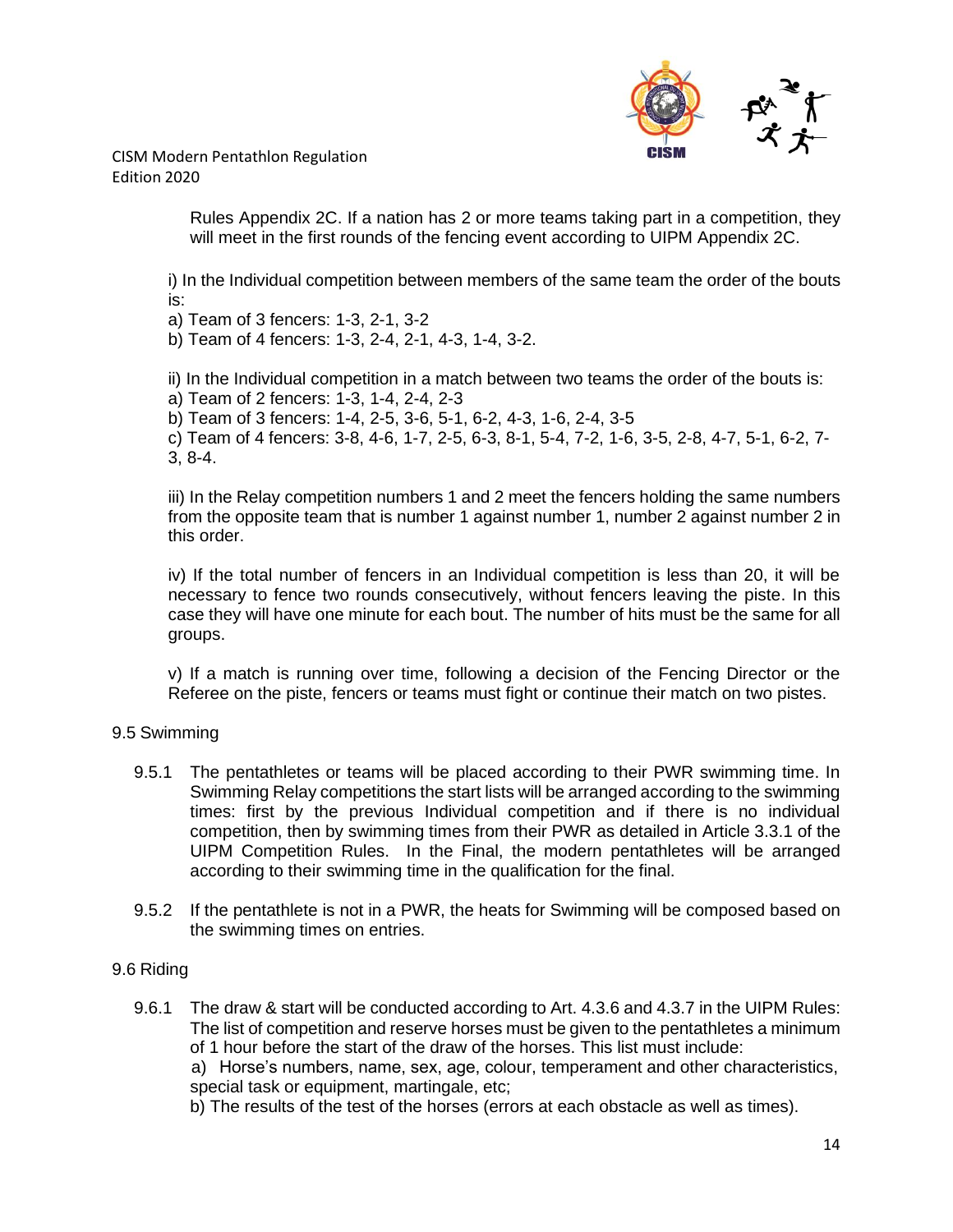

> c) The PCSC/UIPM TD/NTO checks that one number for each horse is placed in a container on a table in the front of the pentathletes and that the numbers are well shuffled after being placed in the container.

- 9.6.2 After Fencing and Swimming, the modern pentathlete/team ranked N°1 will draw a horse. If it is a Relay competition one pentathlete draws on behalf of the team. On the basis of this single draw, all the horses (that have been previously numbered) will be automatically distributed to all the other pentathletes/teams.
- 9.6.3 Before the first pentathlete mounts, the competition horses are paraded in numerical order, (wearing the same number for all the riding events at any UIPM Competition since the Jumping Test), one groom for each horse. The reserve horses must be also present. The horses are prepared with equipment and in the arena ready to trot when announced. After the pentathlete having mounted, no change of horse is permitted (exception: if a horse goes lame after inspection). In this case the PCSC/UIPM TD/NTO, after consultation with a Veterinarian, is the only person authorized to permit a change. Reserve horses must be chosen by draw.
- 9.6.4 Pentathletes may mount 20 minutes before their start time in the warm-up arena after receiving permission from the Judges for the Horse Distribution. They must collect the horse, prepared and ready to be mounted, in a special horse distribution area organised by the LOC, where at least the first 3 horses to be mounted must be present.
- 9.6.5 For each different Relay competition, the horses are classified according to the average of their previous performances (Jumping Test, Individual Competitions, Relay Competitions). The PCSC, TD and Pentathlon Director must disregard the "athletes' mistakes" – jumps in the wrong direction, falls, etc. – in order to "qualify" the horses.
- 9.6.6 The results team must produce immediately an update output with the numbers of all horses to be used by the Announcer, with the athletes ordered according to the order of presentation of pentathletes and horses. This output must include the mounting time and the starting time and must be distributed to the coaches and judges.
- 9.6.7 The riding has to be done in the athlete's official Military Uniform. All participants shall wear military uniform during official CISM Modern Pentathlon competitions.

## 9.7 Laser-Run

9.7.1 Each pentathlete's score in points after the previous Pentathlon disciplines is totaled. These scores are converted to create staggered starting times for the Laser-Run Event. A difference of 1 pentathlon point equates to 1 second running. The pentathlete with most points will be the first to start at the Start Signal (0'00") and will shoot at station No 1.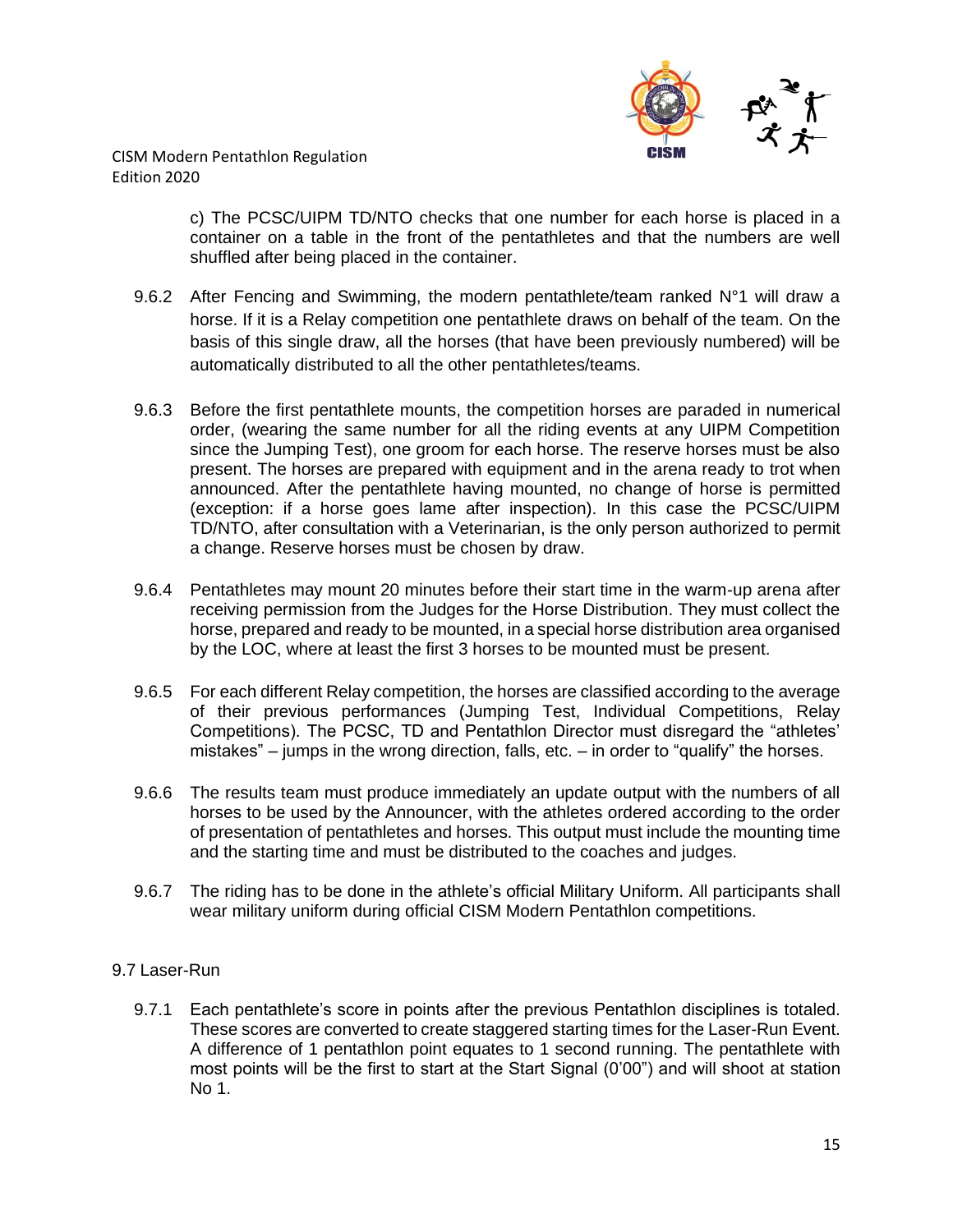

- 9.7.2 In the Laser-Run at Individual competitions, the pentathletes starts in accordance with their handicap time. In Relay competitions, the first runner of each team starts according to the handicap system. The second and third runner of a team starts once the preceding runner has touched him on any part of his body within the hand-over zone.
- 9.7.3 In the Laser-Run with pack start, all pentathletes (maximum 12 in a group) start together at the sound of a gun or similar signal. The pentathlete or team in the lead must start from the best position. The next pentathlete must be placed according to his ranking.
- 9.7.4 The members of a team in the Relay must be dressed the same with regard to the shape and colour of clothing in the Laser-Run Event, preferably in their national uniform.

### 9.8 Starting Lists

- 9.8.1 The starting list is made 2 days after the deadline of the final entry form. The chief of mission confirms with his signature on the final entry form that he accepts this procedure.
- 9.8.2 Only the PCSC in accordance with the LOC can allow to enter an athlete to the competition between the deadline of the final entry form and the Preliminary Meeting.
- 9.8.3 The OC must publish the start lists for the fencing and swimming events at the technical meeting. Prior to the start of the riding event all participating must be provided with the start list for riding by the OC. The start list for the Laser-Run must be available 30 minutes before the scheduled departure for the first pentathlete or team. OCR, PCSC, UIPM TD, Media, VIP and the public must also receive the start lists.

#### **10. Competition Results**

10.1 Immediately after the end of the competition in each event, the Event Director must present the results received from the results team to the PCSC/UIPM TD, who must sign them before distribution. The same procedure must be followed with the accumulated results after the already disputed disciplines and the start order for Riding or Laser-Run. If the competition also has a classification by teams, the team results outputs must also be signed and distributed. At World Military Modern Pentathlon Championships/World Military Games the results of the different disciplines and the accumulated results must be shown on a large display scoreboard during the events, and printed results must also be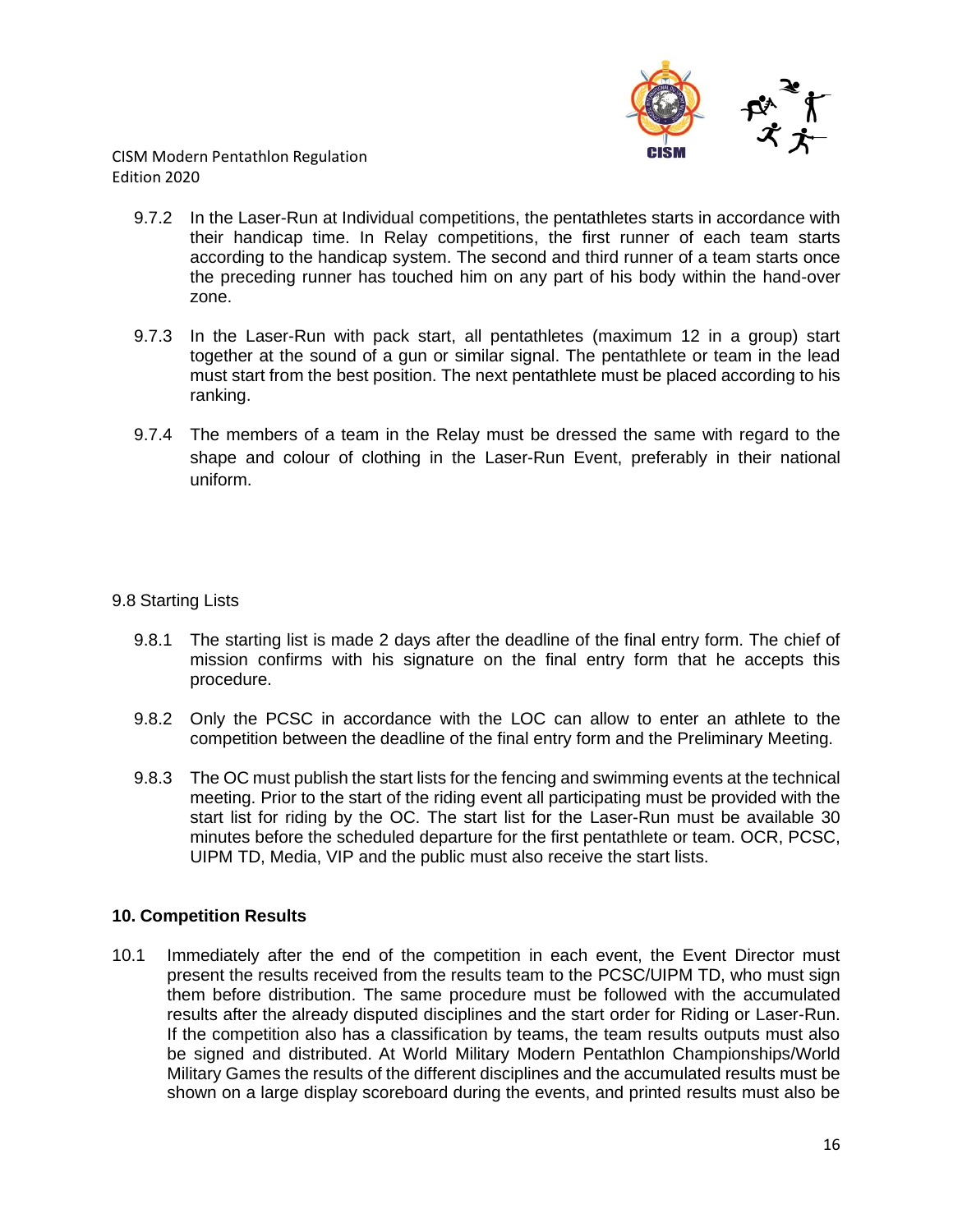

> distributed to the coaches and media at the end of each event. The same procedure applies to the Start Orders.

- 10.2 The final placing of pentathletes is decided by Modern Pentathlon points added from each event. The first pentathlete to cross the finish line in the Laser-Run is the winner. If the winner has fewer points in total score than the next placed pentathlete, Modern Pentathlon points must be added so that their pentathlon score is the same.
- 10.3 If there is a tie the pentathlete or team with the best result in the Laser-Run will be placed in the higher position. If there is still a tie the pentathlete or team with the best result in the immediately previous discipline will be placed in the higher position. In case there is still a tie, the athlete/team with the better PWR position will be placed higher.
- 10.4 The total number of points scored by the three-team members determines the results of the team classification. The points for the team classification are added in such a way that the highest total score for each team member achieved in the Qualification for the Finals or the Finals will be considered for the team classification. The winner or the better-placed team is always the team having more pentathlon points.
- 10.5 A final result list of all pentathletes is made at the end of a competition. Pentathletes who did not reach the Final are ranked according to the place first and then the number of Modern Pentathlon points they scored in the qualifications for the final. This list must be distributed by the OC to all participating nations, CISM and UIPM Delegates before they leave.
- 10.6 For result lists in each discipline, results of non-CISM members count for the Open competition. However, in the final official CISM result list, non-CISM members are not mentioned. Therefore, separate result lists, open and military, must be maintained if non-CISM members compete. The same procedure is applicable for the team and team-relay competitions.
- 10.7 CISM Modern Pentathlon World Records may only be achieved in CISM World Military Modern Pentathlon competitions for each gender and category.

a) There will be records for Individual, Team Relay by 2 athletes the same gender, Mixed Team Relay by 2 athletes from the same nation.

b) The different records are:

- Fencing – The highest Pentathlon Points and the amount of victories and defeats only in fencing ranking round competition of 36 athletes in the Finals. Points achieved in the Fencing Bonus Round are included.

- Swimming – The fastest time and the corresponding Pentathlon Points over 200m for 25m pool and 50m pool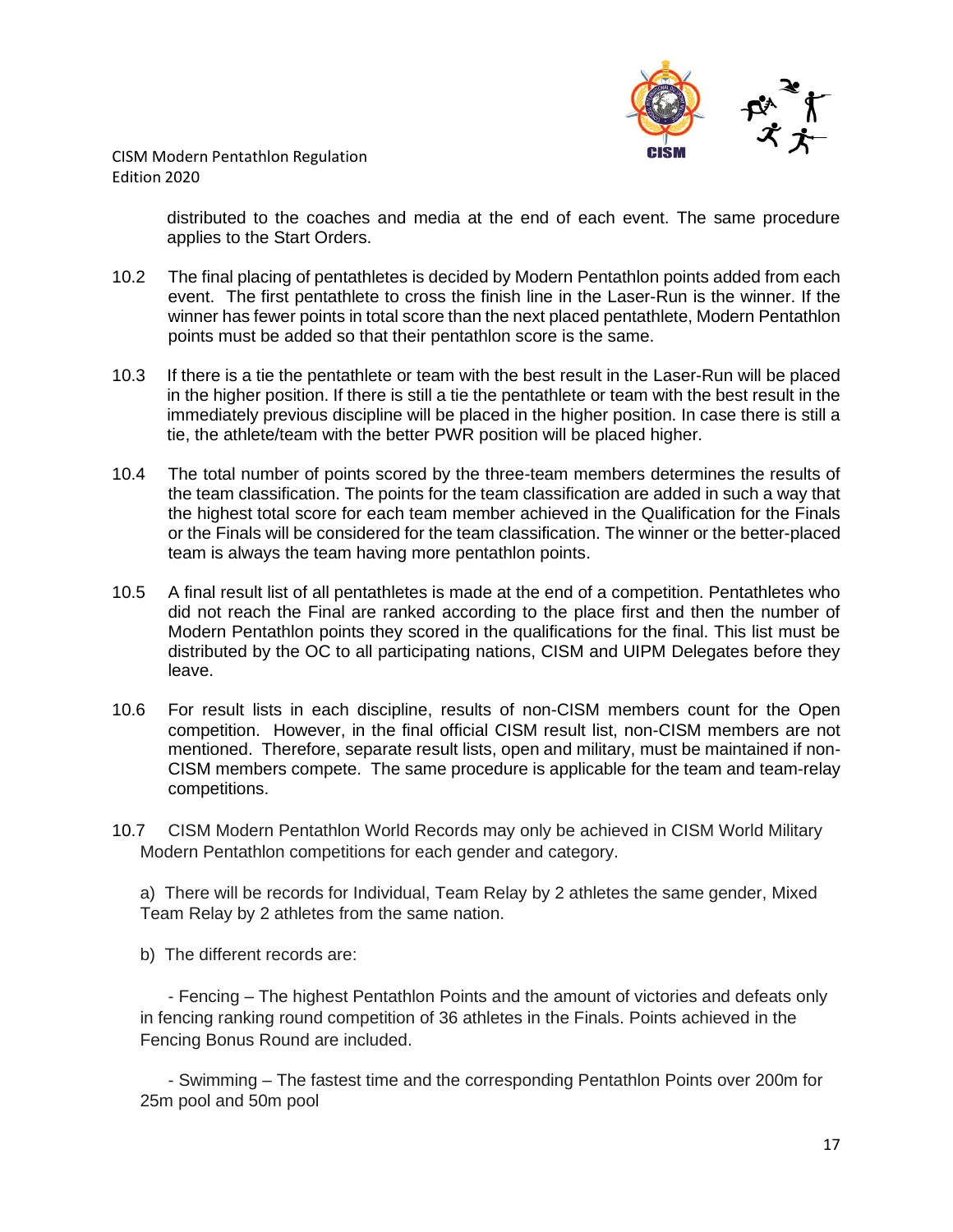

> - Laser-Run – The fastest time on any course and the corresponding Pentathlon points.

- Overall Points – The most Pentathlon points overall in a competition.

c) Relay World records are established only when there is a minimum of 16 teams in same gender relay and maximum 24 teams in Mix Relay competitions.

### **11. Prizes**

The official prizes awarded at World Military Championships are listed, for men and women, as official CISM medals, official CISM certificates (for all pentathletes), official CISM Challenge Cup (permanent trophy) and fair-play cup. In addition to the medals, the organizing nation may present prizes of its own choice.

- 11.1 Individual competition: First prize - Gold medal Second prize - Silver medal Third prize - Bronze medal
- 11.2 Team classification (to each team member): Winning team - Gold medal Second team - Silver medal Third team - Bronze medal
- 11.3 Team relay competition (to each team relay member): Winning team - Gold medal Second team - Silver medal Third team - Bronze medal
- 11.4 Fair play Cup
	- 11.4.1 To encourage sportsman-like behavior, the fair-play cup will be awarded at each Military World Championships to the team having shown the best sporting spirit. This team shall then be considered for an annual award known as the CISM FAIR PLAY TROPHY.
	- 11.4.2 The most sporting team will be chosen by a jury made up of the following members:
		- The Official CISM Representative (OCR) as president;
		- The President of the CISM Sports Committee (PCSC);
		- The UIPM representative (TD);
		- A member of the organizing committee;
		- The chief referee.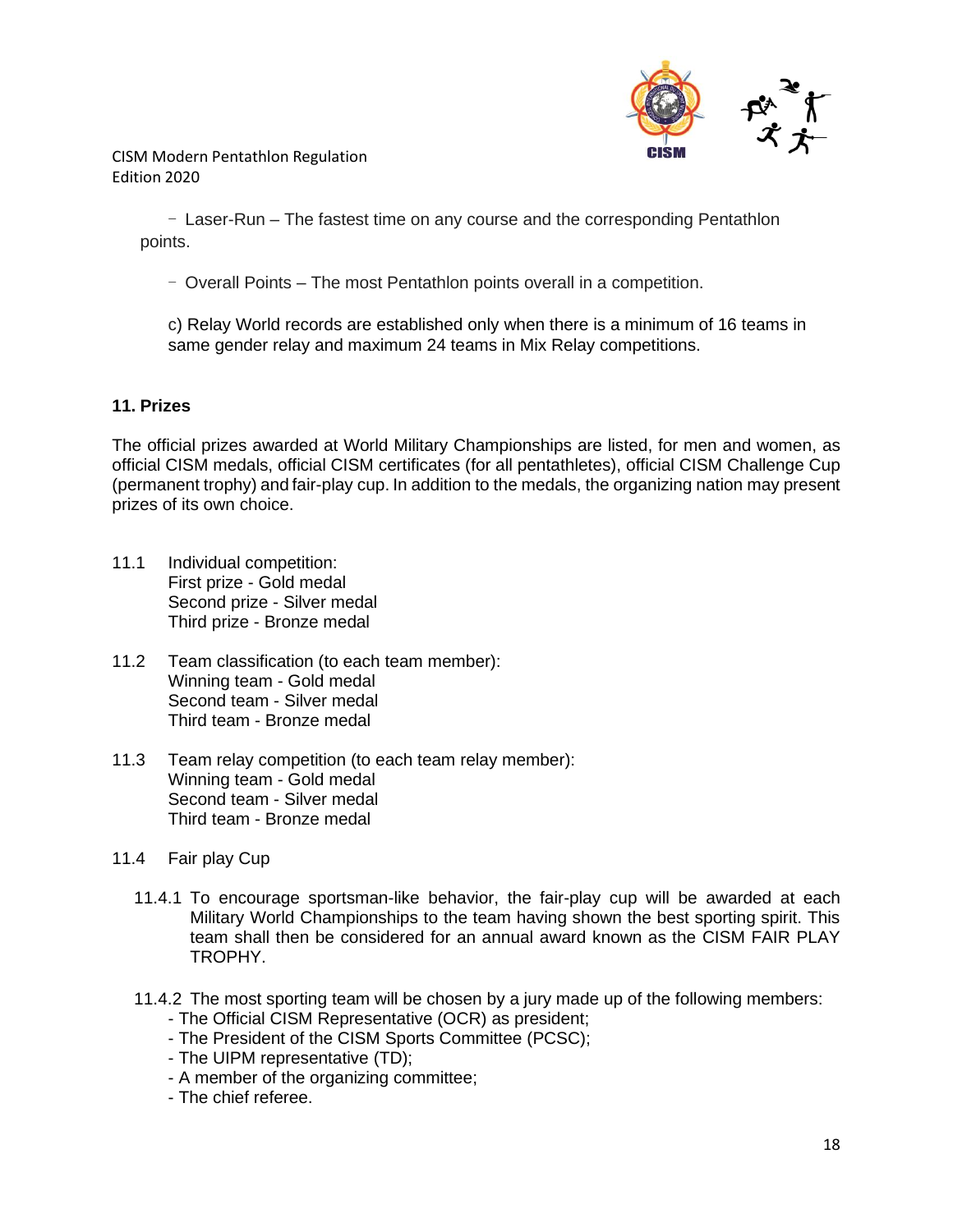

### 11.5 Challenge Cup

Several authorities have donated a trophy or challenge cup to many of the championships. This trophy is to be handed over at every World Championship and shall therefore be passed on to the organizing nation by its previous holder. This trophy will be final possession that country to win three times the competition for teams. The smallest sum of joint ratings (men's team, women's and relay) will be the team declared champion.

### **12. Disciplinary Actions / Elimination and disqualification**

- 12.1 All Sports Disciplinary Actions are applied to pentathletes according to CISM and UIPM Disciplinary Rules.
- 12.2 Attention should be drawn to the difference between elimination and disqualification. - Elimination is a penalty for a serious mistake concerning the rules of the event that may not have been committed deliberately. A pentathlete eliminated from an event scores zero points in the relevant event, but is allowed to compete in the following events of the competition.

- Disqualification is a penalty for deliberately attempting to circumvent or deliberately circumventing the rules of the event. A pentathlete disqualified in event may not compete in any of the subsequent events in that competition.

- 12.3 A competitor who abandons or is eliminated in an event scores zero points in that particular event, but he is allowed to compete in the following events.
- 12.4 If a competitor is disqualified in an event he may not compete in any of the subsequent events or in any other modern pentathlon competitions while still being disqualified. The period of disqualification will be decided by the CISM Discipline Commission.

## **13. Penalties / Protests**

- 13.1 Competitors and team officials are obliged to know and obey the CISM and UIPM rules.
- 13.2 Organizers are responsible for providing qualified judges for the various events. The judges are responsible for enforcing the competition rules.
- 13.3 If a judge determines that a rule has been violated or that a competitor has sustained a penalty in connection with the event, he will immediately notify the competitor or his team captain, and officially register the reason for the penalty together with the number of penalty points.
- 13.4 If the team captain or the athlete concerned believes the judge's decision to be incorrect, he may carry the matter first to the organizer. The Officer in Charge of the Event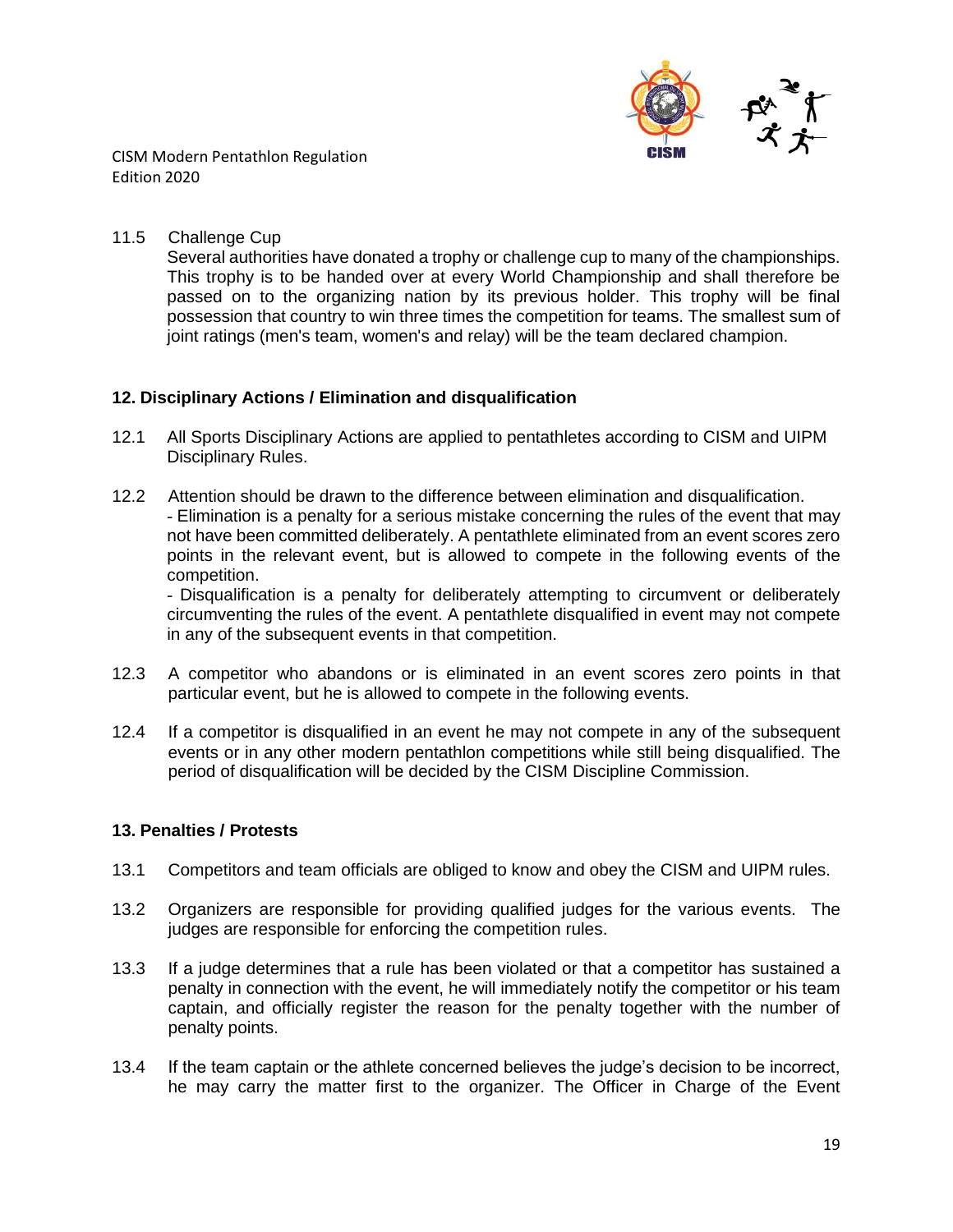

> (Pentathlon Director) must then either confirm or reverse the decision of the judge. The team captain must be informed of his decision before starting the next event.

- 13.5 At that point, and not before, the team captain who must be a military person, or the chief of mission may make an official protest to the Technical Jury.
- 13.6 A protest must be written in English and must be accompanied by a deposit of 100 Euros or the equivalent sum in convertible currency. The Technical Jury will not accept any protest until all of the preceding steps have been taken.
- 13.7 A protest will not be accepted by the Technical Jury unless it was delivered to a member of the Jury within 15 minutes of the violation of the rules to which it refers; or within 1 hour of the publication of an alleged erroneous result. Such a protest must be submitted not later than 20 minutes prior to the start of the next event.
- 13.8 After the start of an event, it is not possible to protest against the breach of rules or against the erroneous result in the preceding event.
- 13.9 In the event of a protest, the team captain may represent his competitor or his team, and thus is allowed to state his case. The deliberation must then be made between the members of the Technical Jury, without his presence.
- 13.10 The decision of the Competition Jury on a disqualification according to the Event Rules and on a disciplinary punishment or disciplinary measure in accordance with the UIPM Disciplinary Rules is subject to an appeal to the Jury of Appeal that must be lodged in writing and in English within fifteen minutes of the judgment being given. No deposit is required.
- 13.11 Conclusion: If the Jury decides that the protest is not valid then the deposit shall be credited to CISM and the submitting nation given a receipt. If the Jury decides that a protest is valid, then the deposit is returned to the submitting nation. In the case of an unjustified protest, the written protest itself will be kept by the PCSC and transmitted to the CISM Headquarters with the money.

## **14. Medical Requirements**

- 14.1 All participants in the CISM competitions should have physical evaluations by their medical staff or their CISM delegation's medical doctors.
- 14.2 The Therapeutic Use Exemption (TUE) process was created to ensure that athletes with special and proven medical conditions could take part of regular competitions. This does not confer any advantage to athletes. The Delegation of an athlete that will participate and who has a Therapeutic Use Exemption (TUE) recognized by the respective International Federation (IF) or National Anti-Doping Organization (NADO) should send the respective certification together with the "Final Entry" form of the Championship with a copy to CISM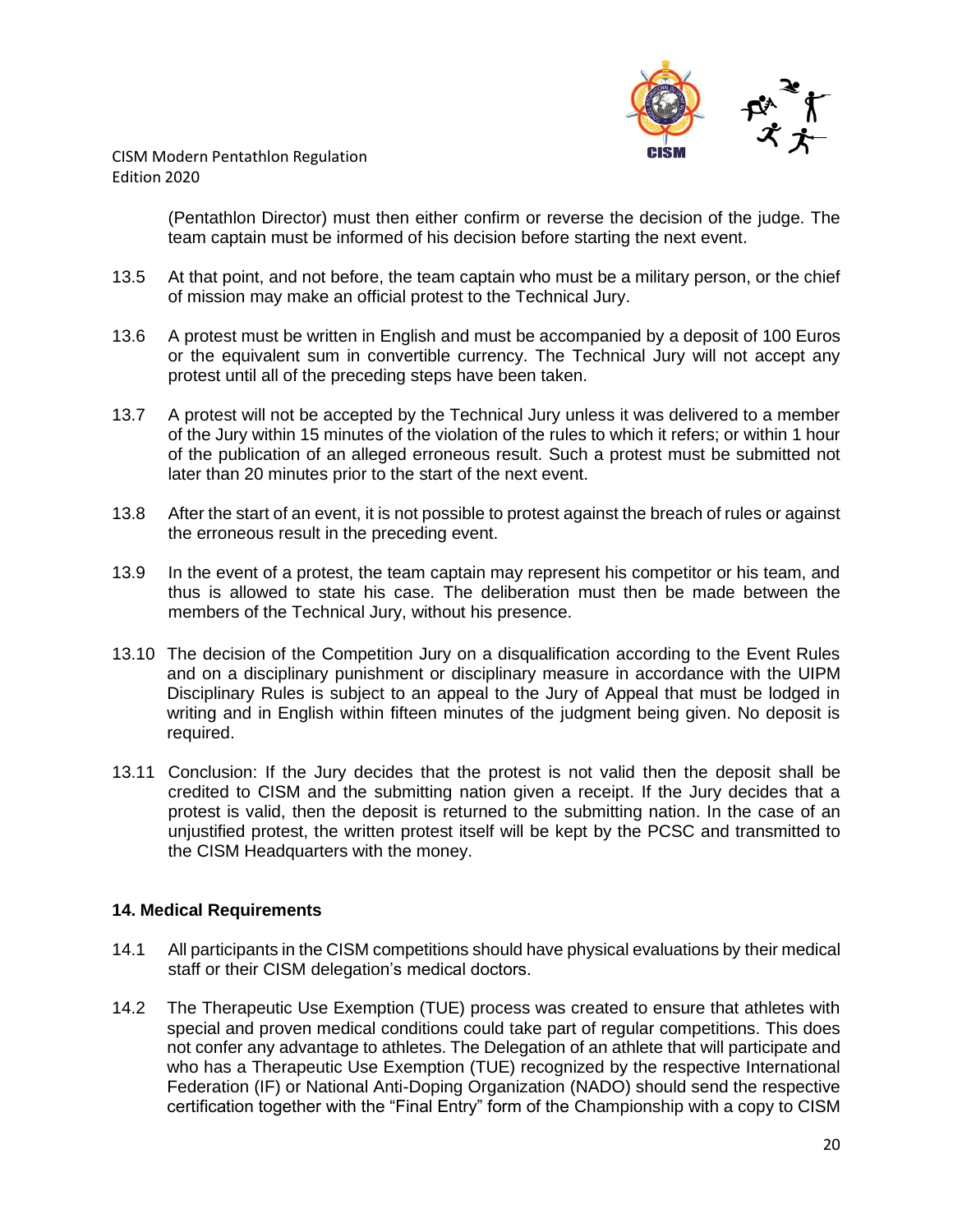

> General Secretariat. If the athlete does not have the certification issued by the respective IF or NADO, the Delegation should fill out the Therapeutic Use Exemptions (TUE) application form (http://www.cismmilsport.org/portfolio/anti-doping/). This form and other medical documents that prove this condition should be sent together with the "Final Entry" form of the Championship with a copy to CISM General Secretariat.

- 14.3 In competitions, dehydration must be prevented by providing an unlimited supply of potable water at each event. Other fluid replacement should also be made available for all. Organizing Committees of CISM competitions must provide adequate fluids and food for breakfast, lunch and snacks at all competitions sites. An estimate of the average calorie intake for a 1,89 m / 82 kg male athlete is 3,000 calories. This may be higher during heavy training periods but for a competition day, this would be a reasonable average. Fluid intake must average between 3-6 quarts per person, depending on the heat and humidity. Sports drinks must be between 6-8% carbohydrate concentration. Some of the food selection may be limited by the ability to keep certain foods cold.
- 14.4 General medical assistance must be available to all participants and spectators as it is generally to the public. Organizers must ensure that adequate provision is made for all emergencies including the procedure for rapid transportation to the hospital. Fencing and Riding are more dangerous activities. Therefore, a faster accessibility to medical assistance is necessary. On site medical care with resuscitation capability is recommended.
- 14.5 Sanitary facilities must be provided for athletes and participants at each event site.
- 14.6 A veterinary surgeon must be available during the riding event.

## **15. Anti-Doping**

- 15.1 The CISM subjects to the World Anti-Doping Code and cooperates with the World Anti-Doping Agency (WADA) concerning its application and implementation. Doping is defined as the occurrence of one or more of the 2018 UIPM anti-doping rule violations and at the CISM Regulations chap. IX.
- 15.2 Doping, according to this definition, is strictly for bidden in CISM, and especially in Modern Pentathlon. Punishment for Doping and the respective procedure is ruled by the CISM and UIPM Disciplinary Rules. All athletes and horses participating in or preparing for CISM competitions are subject to doping controls (urine samples, blood tests and other authorized techniques for detecting Prohibited Substances or Methods) in and out of competition.
- 15.3 The presence of a Prohibited Substance or its Metabolites or Markers, Use or Attempted Use of a Prohibited Substance or a Prohibited Method, Possession of Prohibited Substances and Methods or Administration of a Prohibited Substance or Prohibited Method consistent with the provisions of an applicable therapeutic use exemption and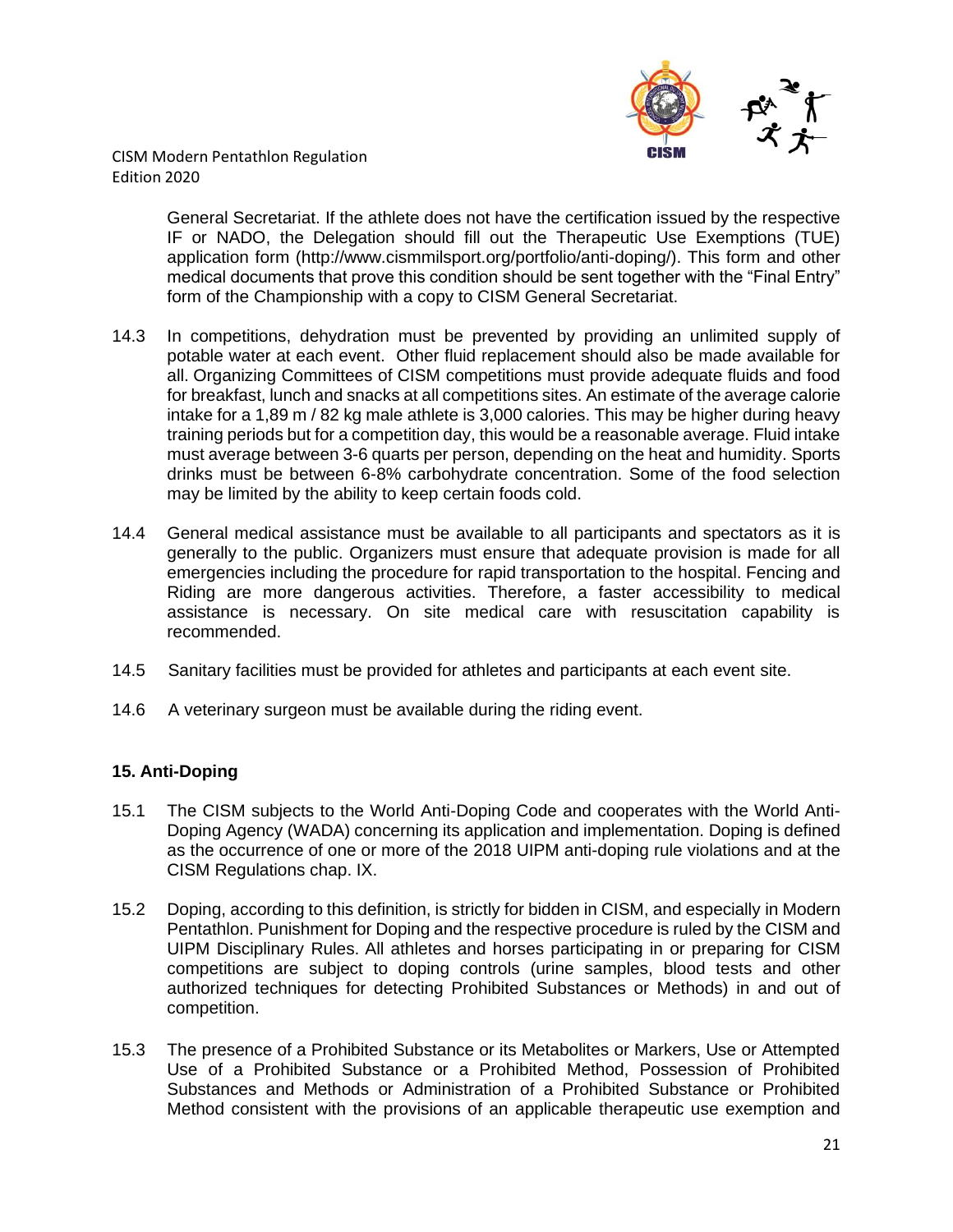

> issued pursuant to the International Standard for Therapeutic Use Exemptions shall not be considered an anti-doping rule violation.

- 15.4 At a minimum at each Military World Championship, and if possible also at other major events, anti- doping controls will be carried out according to the latest CISM Test Distribution Plan. As far as possible, at least 6 tests will be carried out for individuals without considering world records.
- 15.5 CISM Anti-Doping Regulation that are fully in line with the World Anti- Doping Code of WADA. Specificities of the UIPM Anti Doping Regulation will be considered when necessary.
- 15.6 The operative responsibilities of the anti- doping controls will lie on the Anti-Doping Commission formed for the considered event. The composition and the tasks of this commission are defined in the CISM Anti-Doping Regulations.
- 15.7 Only the following persons are permitted to enter the Doping Control Station:
	- o The Medical Delegates, authorized agents and persons, UIPM TD/NTO and appointed assistants as well as International Observers as specified by the chairperson of the Medical Committee;
	- o The modern pentathlete to be controlled and his associated representative;
	- o The CISM President, the UIPM President, the OCR and the PCSC.
- 15.8 Selection and number of athletes for anti-doping controls as a matter of principle, the bestplaced modern pentathletes plus a number of female nad/or male athletes whose names will be drawn by a lot have undergo the anti-doping control. The OCR, PCSC and UIPM TD in presence of the Doping Control Officers will make the draw directly after the start of the last modern pentathlete.

*Col Nilton ROLIM President CISM Modern Pentathlon Committee*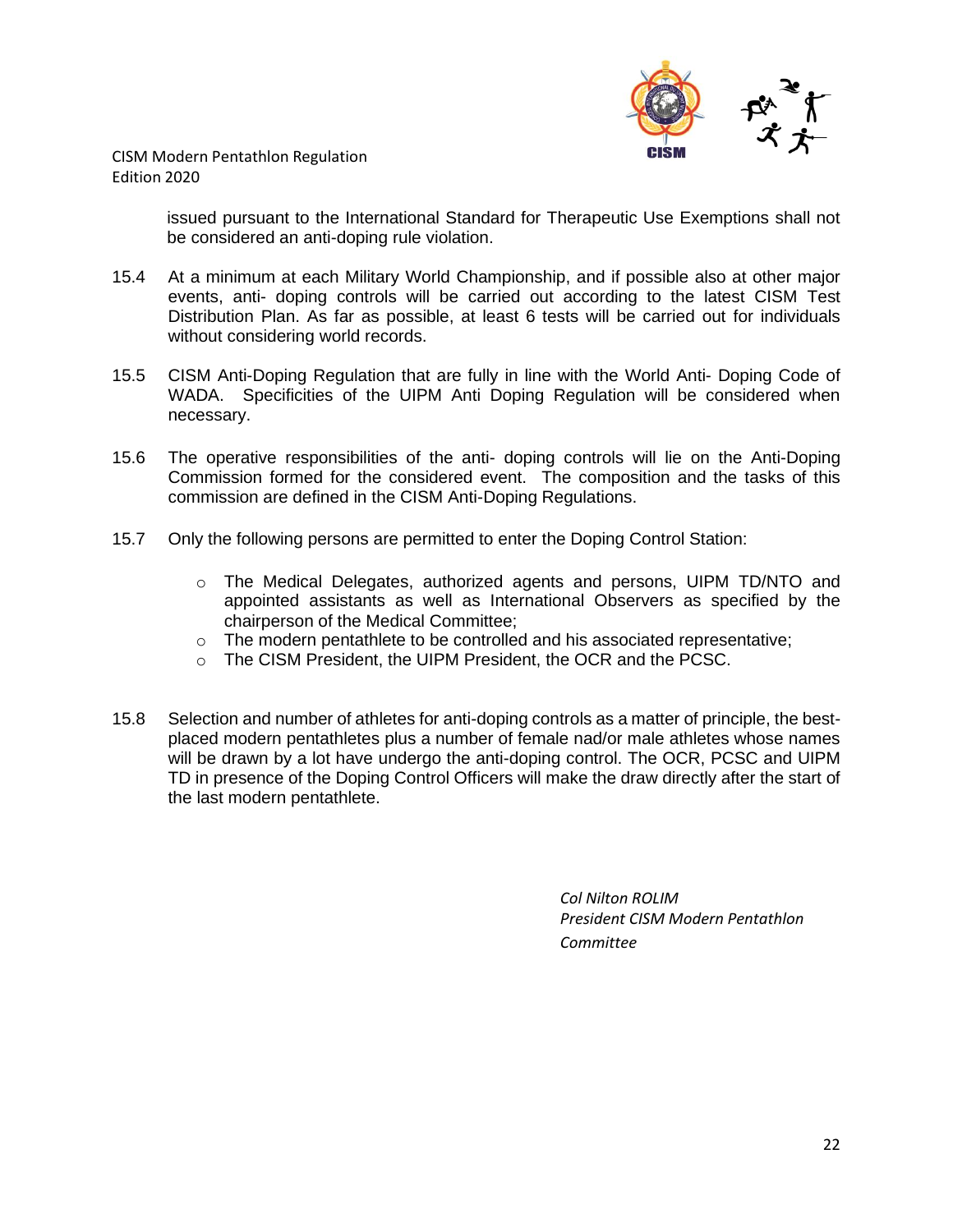

### **CISM Modern Pentathlon Committee (CSC)**

*(status 06.06.2020)*

President: Col. Nilton Rolim Filho (BRA)

Secretary: Lieutenant-Colonel Guillermo Eduardo Filipi (ARG)

#### Members:

Warrant Officer Maciej Bojucki (POL) Lieutenant Luciano Lauricella (ITA) Captain Nadia Tephany (FRA) Lieutenant-Colonel Guiherme Keese Diogo Campos (BRA)

#### **Important note**

Modern Pentathlon events will be organized according to CISM regulations for Modern Pentathlon and the latest UIPM Sporting Code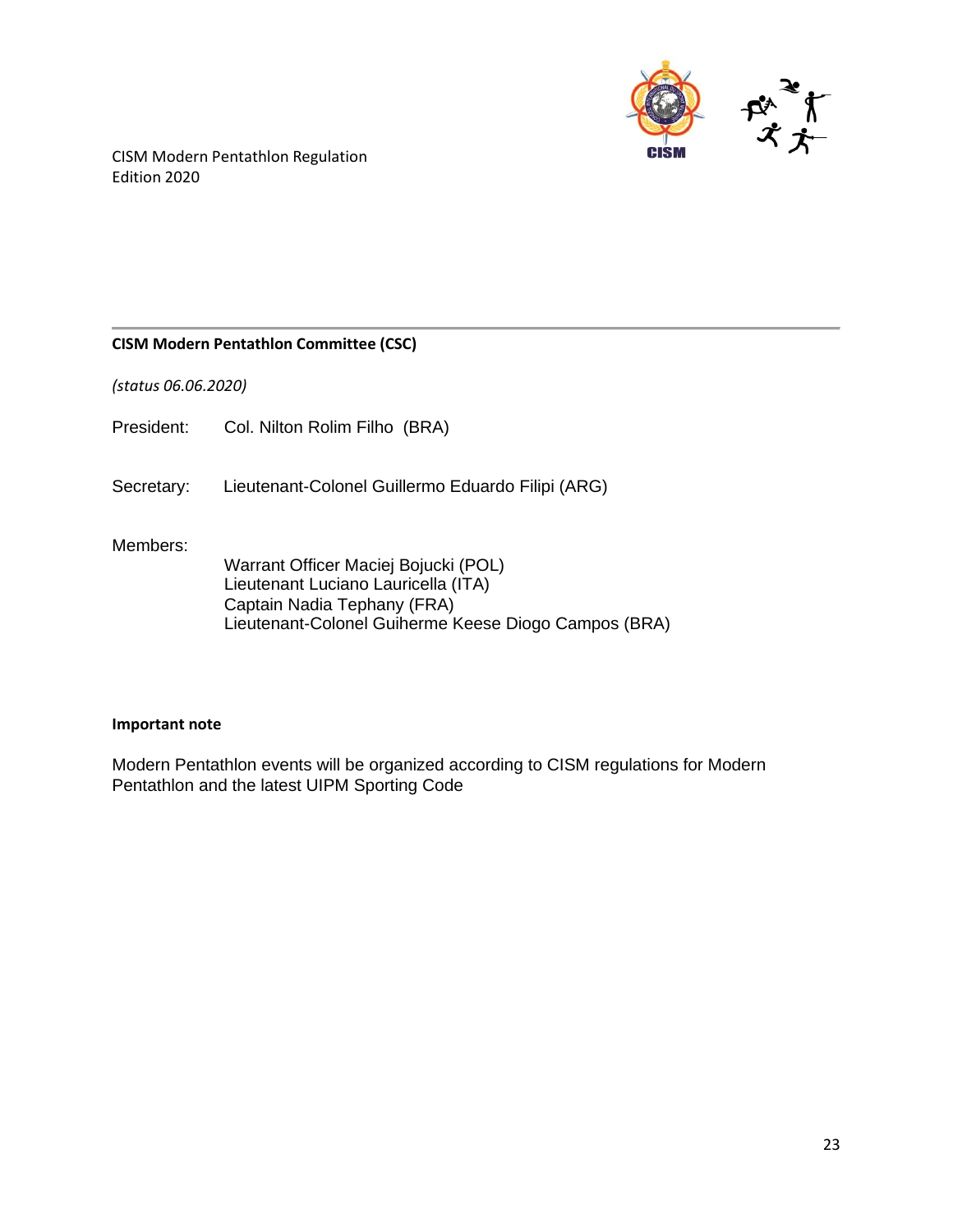

# **Checklist (model) for organizers of a World Military Modern Pentathlon Championships - CISM**

#### **Fencing**

Do you have…?

- enough pistes (ideally  $9 + 1$  reserve) with 2/3 chairs in each top of piste
- referee material (penalty table, cards, height, gauge, pen, stop watch
- source of electrical current and reserve batteries
- enough space for changing clothes and deposit athletes' equipment in the fencing
- organized control of weapons and clothes before competition. Complete set for equipment control Gabarit
- international referees and nominated president of Technical Jury Fencing
- lunch, snacks, possibility for drinks during the competition meals plan
- separation athletes, referees, photographers from spectators and coaches in the hall (FOP area, fencing restricted area, coaches area)
- reparation service (armorer available) for damaged weapons
- place and time scheduled for weapon and mask control the day prior to the competition
- adequate restroom facilities
- classification office and VIP area
- FOP illumination and sunlight, temperature, cleaning and a plan for screening natural light (i.e., sun beams interfering with athletes' vision) if necessary
- a dedicated announcer who can focus the spectators onto interesting bouts
- a plan for capturing the best photographs (i.e., CISM banners posted in strategic locations around the fencing hall to capture high action with banners in background)

## **Swimming**

Do you have…?

- 25 / 33,3 or 50 m swimming pool (recommended 50m) with FINA approved starting blocks
- enough lanes (ideal 8) / water temperature (26°C  $\pm$ 1°C)
- organized control of clothes (especially for relay). Pre-start area call room (with numbered chairs)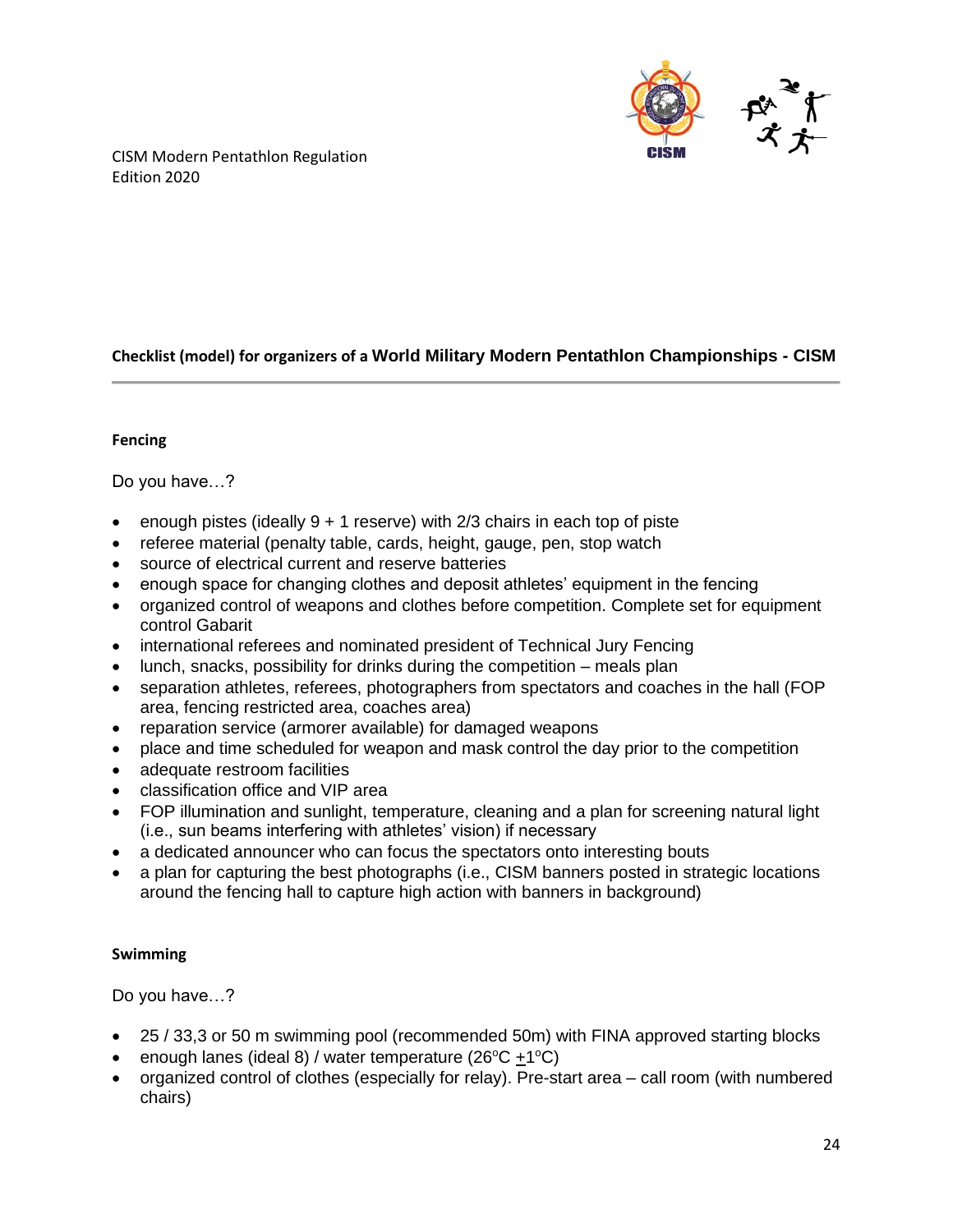

- boxes for athletes clothes
- electronic timing with back-up system
- adequate locker / restroom / shower facilities
- a dedicated lane for practicing starts during the warm-up period
- VIP area
- a plan for capturing the best photographs (i.e., enough lighting and CISM banners posted in strategic locations around the swimming hall to capture the start and finish)
- a dedicated announcer who can talk about the event and focus spectators onto strong swimmers and other key athletes

#### **Riding**

Do you have…?

- confirm previous distribution of jumping test protocol and horses list
- enough quality horses (1 reserve for each 5 athletes second half  $=$  min. 20 for individual)
- enough space for the warm up arena (flat and jumping area), control for warming up area, communication with judge tower, clock with the official time, horses distribution and equipment (spurs and whip, as well as uniform) control area
- judge tower with bell, loudspeaker, protocol sheets, pens, stop watches. Time-keeping system
- special people designated to return the relay starting list to the organizing committee
- a plan for marking the horses (feet and head)
- enough horses to accommodate all relay team riders
- control of clothes and people admitted during inspection of riding course
- a wall or barrier that completely encloses the riding arena
- a designated salute area
- red and white flags on each jump
- a designated start and finish line
- a dedicated announcer that knows and can explain the scoring system; the announcer should also talk about each of the athletes and their position within the competition
- a planned location for photographers/video personnel to capture best images
- VIP area
- veterinary surgeon and blacksmith facilities

#### **Laser-Run**

Do you have…?

• 36 electronic target positions (and minimum 2 spare targets). Numbers on targets and shooting positions, spare targets. Zeroing targets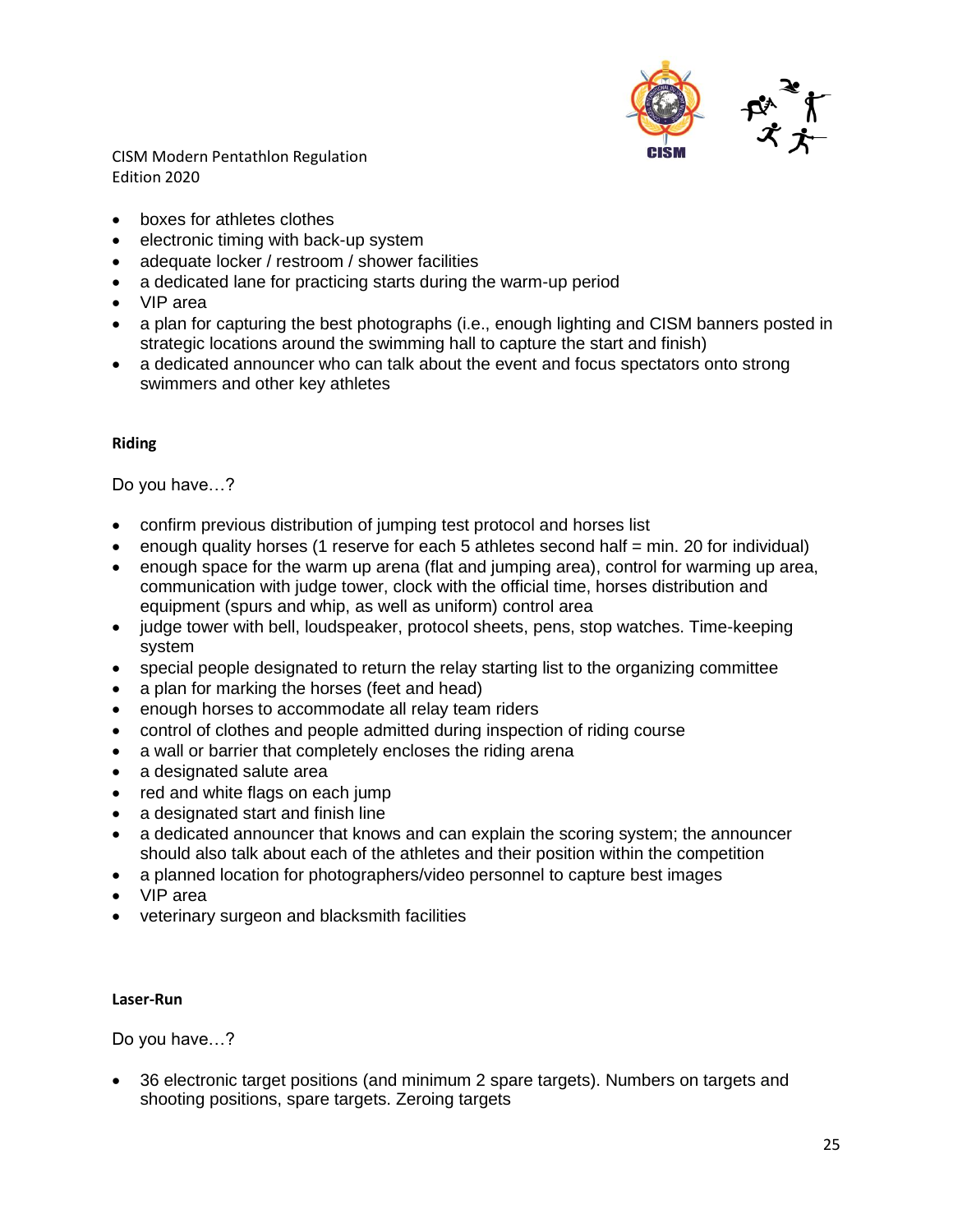

- no intrusive sunlight or wind influence directly or indirectly on the shooting range
- enough light (lux according to UIPM rules)
- organized control of equipment (clothes and weapons)
- a plan for separation of athletes/organizers/officials/photographers from coaches/spectators. The area must encourage the access of spectators and TV/media work
- safe course (no sharp turns, no steps, soft declines). Controlled length, wide and height (elevation)
- start area and last 50m. Good marking of course, fenced areas, 400m sign. Starting gates. Finish line and area and relay zone.
- big starting clock. Video recorder (photo finishing)
- last penalty Stop Area
- mixed zone
- clarified surface for spikes or recommendation for other shoes (a consistent running surface)
- enough starting numbers
- electronic start / finish equipment
- a one-meter wall between shooting positions
- enough referees (with stopwatches) to supervise the shooting (one per athlete recommended)
- VIP area and classification office
- jury of appeal room
- a dedicated announcer that can describe the event and the significance of the handicap start; should also be able to keep track of the athletes as they navigate the running course
- a plan for photographing the start/finish making maximum use of CISM banners; consider making a CISM obstacle where photographers can obtain excellent shots

#### **General**

Do you have…?

- technical authorities (pentathlon director and deputy, events director and deputy, referees)
- foreseen CSC Meeting together with organizer (2 hours) before Preliminary Meeting
- location for Preliminary Meeting with team captains, organizer and CSC
- defined composition of invited missions, order of arrival, list of participants, control of UIPM ID licenses and participants data, prepare the groups in case of qualifications for the finals
- 1 separate room in each discipline for the Jury if there are protests
- sent starting list to the PCSC 14 days after deadline Final Entry Form
- foreseen signature of chief of mission on Final Entry form, accepting the nominated athletes on starting list
- equipment controls, transportation plan, training sessions conditions, information desk at the accommodation place, wi fi zone in all venues
- enough resources (people and technical) to provide provisional results before the next event (e.g. 30' before laser-run event start – correct starting list)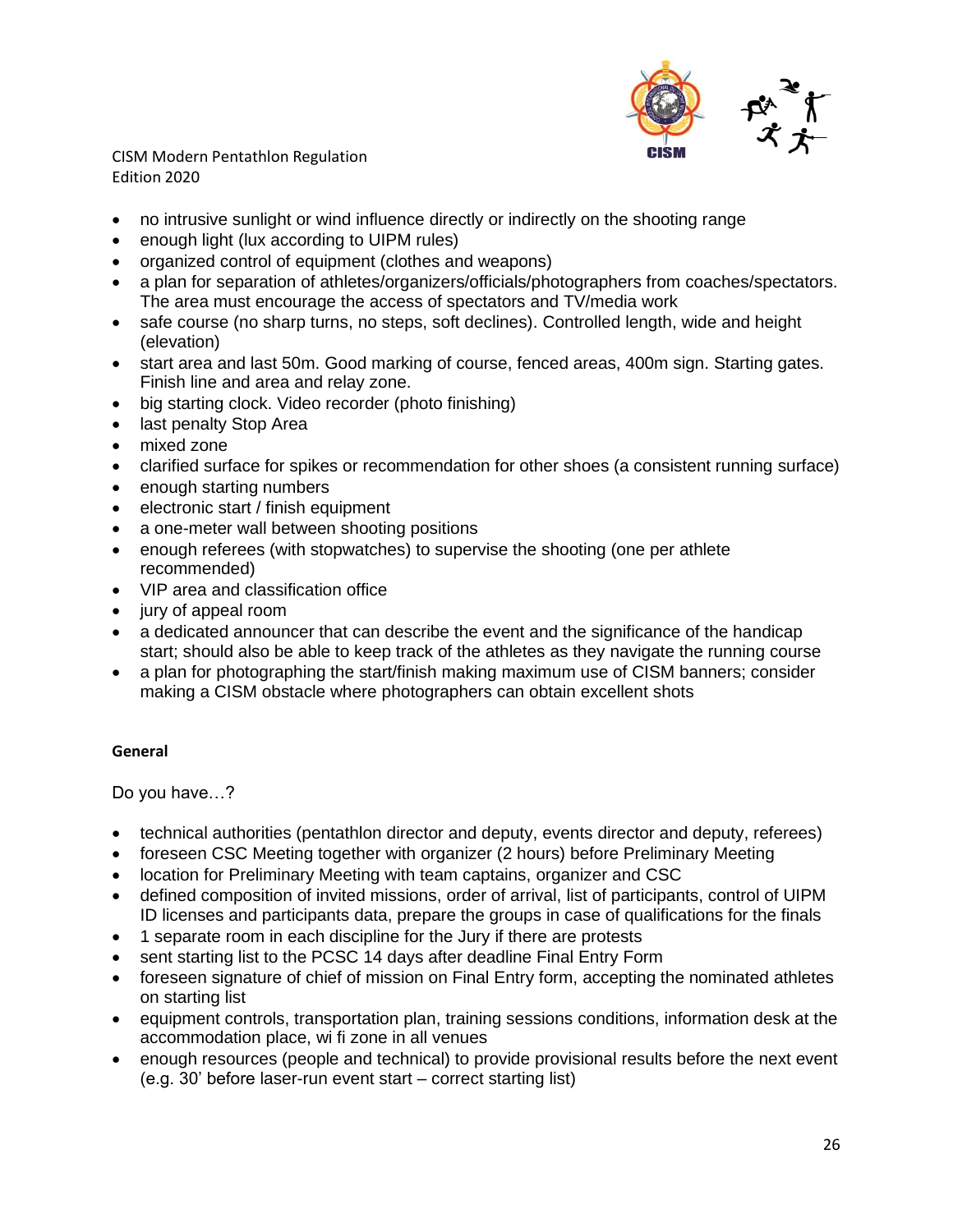

- food and drinks provided for athletes, coaches and officials during the competition day as well as a plan to communicate distribution of them – meal plan
- compiled program *(see page 25 Sample of a program)*
- latest edition of UIPM and CISM regulations
- media organized and coordinated for the finals, VIP, TV, Press meeting room
- toilets and dressing rooms for athletes/ toilets for public
- first aid and medical resources
- accreditation and results system, placement of advertising and sponsors banners
- information boards, placards, distribution desk, documents, preparation of the Victory cerimonies
- medals and gifts for prize-giving ceremony *(see page 26, Medals)*
- place for prize giving ceremony

### **Sample of a program**

| Day       | <b>Time</b>     | Events                                   | <b>Remarks</b>               |
|-----------|-----------------|------------------------------------------|------------------------------|
| Saturday  |                 | Arrival                                  |                              |
|           | $09.00 - 16.00$ | Training                                 |                              |
|           | $13.00 - 16.00$ | <b>Jumping Test</b>                      | selection                    |
|           | 17.00           | <b>Opening Ceremony</b>                  | horses                       |
|           | $19.00 - 20.00$ | <b>Preliminary Meeting and equipment</b> |                              |
|           |                 | control                                  | with official<br><b>CISM</b> |
|           | $20.30 - 22.00$ |                                          | representative               |
|           |                 | Technical Meeting for women qual.        |                              |
| Sunday    | $08.00 - 18.00$ | Qualification A-B Women (individual)     | without riding               |
|           | $21.00 - 22.00$ | Technical meeting for men qual.          |                              |
| Monday    | $08.00 - 18.00$ | Qualification A-B Men (individual)       | without riding               |
|           | $21.00 - 22.00$ | Technical Meeting for women final        |                              |
| Tuesday   | $07.00 - 19.00$ | Final Women (individual)                 | with riding                  |
|           | $21.00 - 22.00$ | Technical Meeting for men final          |                              |
| Wednesday | $07.00 - 19.00$ | Final Men (individual)                   | with riding                  |
|           | $21.00 - 22.00$ | <b>Technical Meeting for relay</b>       |                              |
| Thursday  | $09.00 - 16.00$ | *Cultural Activity                       |                              |
| Friday    | $07.00 - 18.00$ | **Relay (2-person M&W)                   | with riding                  |
|           | 18.30           | <b>Closing Ceremony</b>                  |                              |
|           | $20.30 - 23.00$ | <b>Closing Banquet</b>                   |                              |
| Saturday  |                 | Departures                               |                              |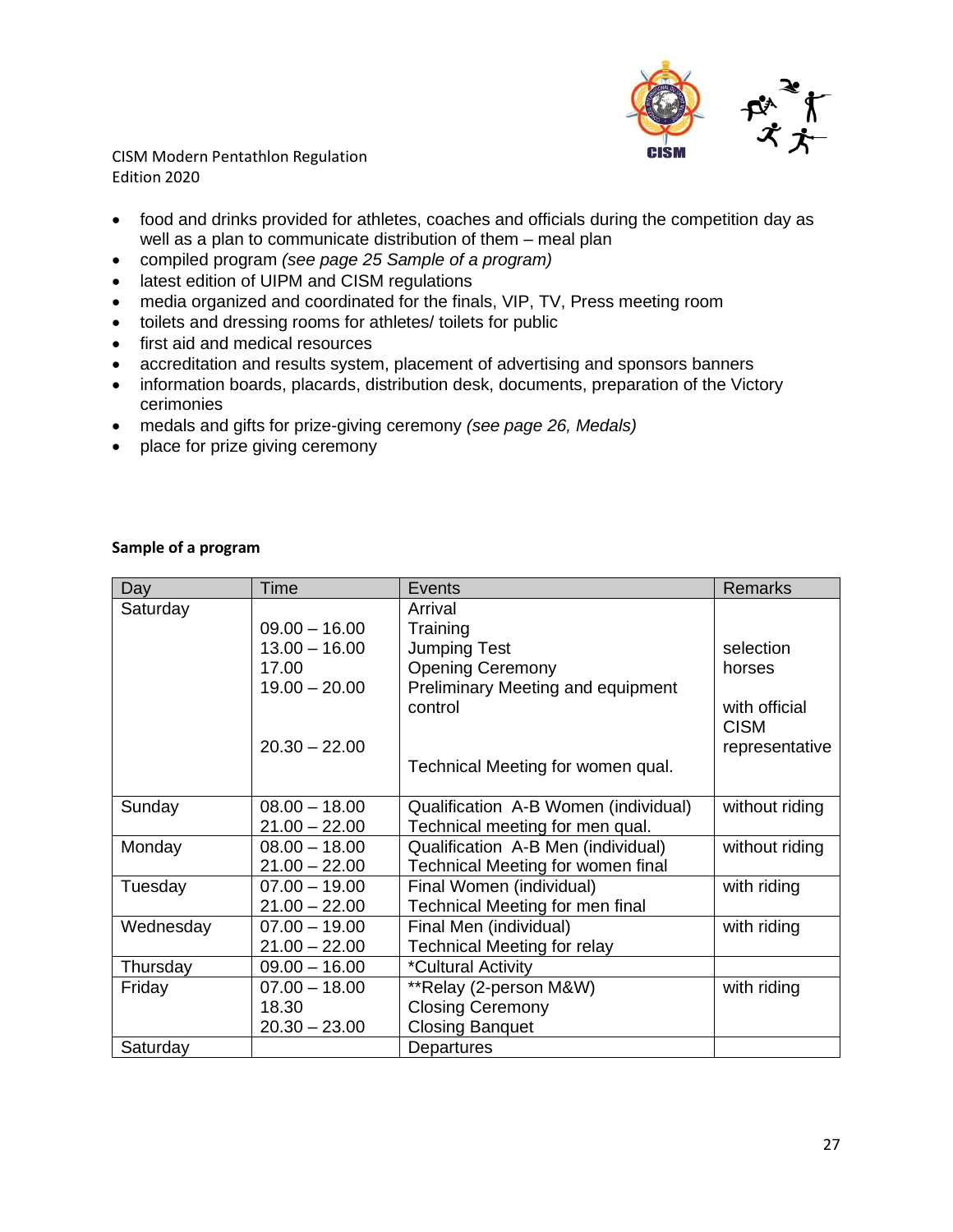

**\*As an option, the Cultural Activity for men may be conducted during women's final and for women, during the men's final, thus shortening the program by one day.**

**\*\*If Mixed Relay is conducted, then the women's relay and men's relay could occur on Thursday and the Mixed Relay on Friday.**

#### **Medals**

| Competition       | Gold |     | <b>Silver</b> |     | <b>Bronze</b> |     |              |
|-------------------|------|-----|---------------|-----|---------------|-----|--------------|
|                   | M    | W   | M             | W   | M             | W   | <b>Total</b> |
| <b>Team</b>       |      |     |               |     |               |     | 18           |
| <b>Individual</b> |      |     |               |     |               |     |              |
| Relay             | 1/3  | 1/3 | 1/3           | 1/3 | 1/3           | 1/3 | 6/18         |
| <b>Total</b>      | 5/7  | 5/7 | 5/7           | 5/7 | 5/7           | 5/7 | 30/42        |

*Col Nilton ROLIM President CISM Modern Pentathlon Committee*

#### **CISM Modern Pentathlon Committee (CSC)**

*(status 06.06.2020)*

President: Col. Nilton Rolim Filho (BRA)

Secretary: Lieutenant-Colonel Guillermo Eduardo Filipi (ARG)

Members: